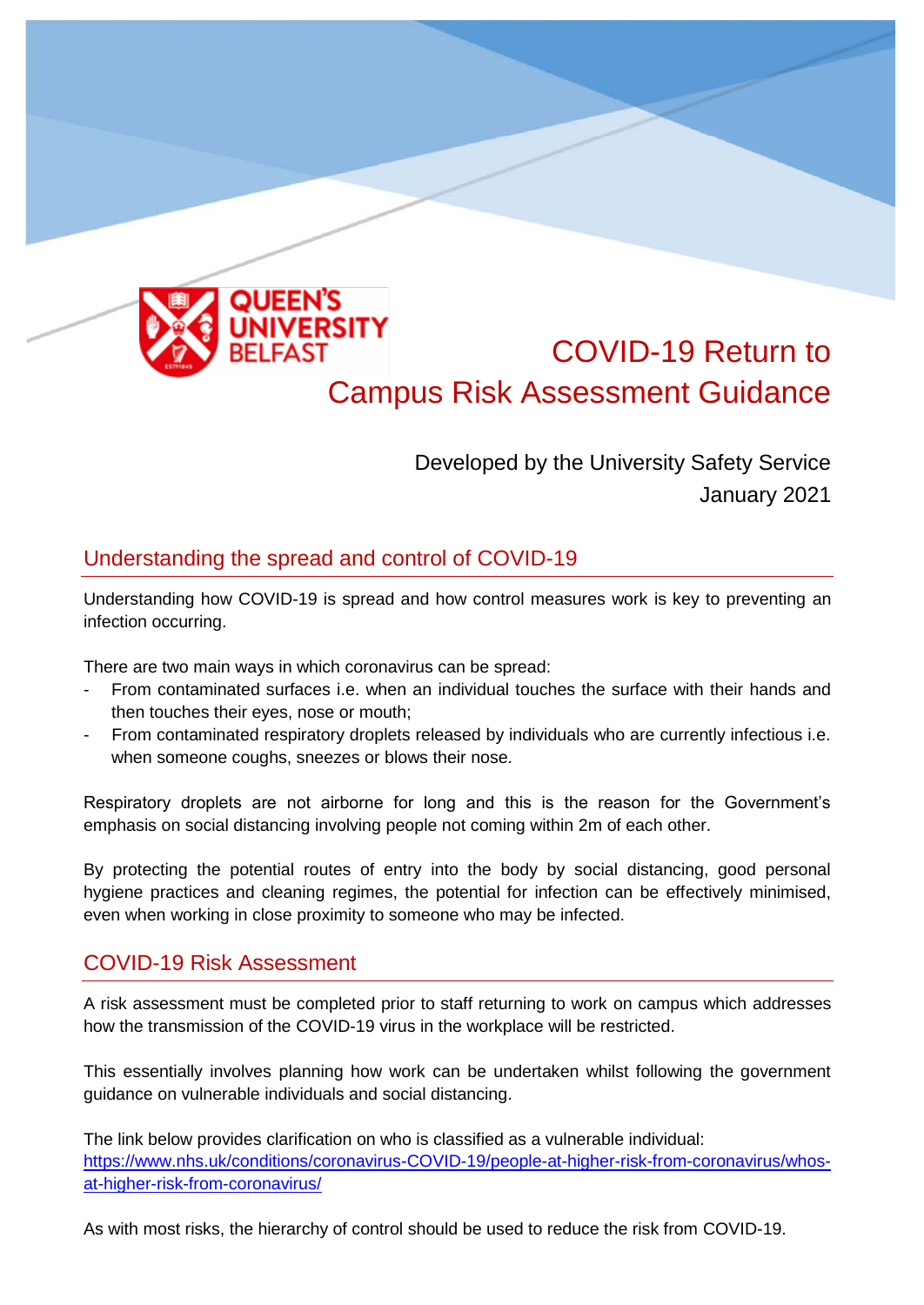

| Eliminate      | Facilitate home working wherever possible – staff whose role does not<br>involve or support the direct provision of services to students or research,<br>and who can work remotely, should continue to do so.<br>Emphasise STAY AT HOME message if staff, students or anyone in their<br>٠<br>household have symptoms of COVID-19.<br>Staff / students receiving a positive result from lateral flow test on campus to<br>$\bullet$<br>return home to isolate.<br>Staff advised to avoid using public transport to commute, where possible.<br>٠<br>Rearrange tasks to enable them to be carried out by one person, or by<br>$\bullet$<br>maintaining social distancing measures.<br>Arrange facilities to maintain social distancing.<br>$\bullet$<br>Eliminate face to face meetings where possible.<br>$\bullet$<br>No non-essential visitors allowed on site.<br>$\bullet$<br>No business travel (to be kept under review).<br>$\bullet$                                                                                                                                                                                                                                                                                                                                                                                                                                                                                                                                                                                                                                                                                                                                                                                                                                                                                                                                                                                                           |
|----------------|--------------------------------------------------------------------------------------------------------------------------------------------------------------------------------------------------------------------------------------------------------------------------------------------------------------------------------------------------------------------------------------------------------------------------------------------------------------------------------------------------------------------------------------------------------------------------------------------------------------------------------------------------------------------------------------------------------------------------------------------------------------------------------------------------------------------------------------------------------------------------------------------------------------------------------------------------------------------------------------------------------------------------------------------------------------------------------------------------------------------------------------------------------------------------------------------------------------------------------------------------------------------------------------------------------------------------------------------------------------------------------------------------------------------------------------------------------------------------------------------------------------------------------------------------------------------------------------------------------------------------------------------------------------------------------------------------------------------------------------------------------------------------------------------------------------------------------------------------------------------------------------------------------------------------------------------------------|
| Reduce         | All staff / students advised to undertake a lateral flow test and to have<br>$\bullet$<br>received a negative result prior to coming on campus.<br>Stairs should be used in preference to lifts and, where possible, should be<br>$\bullet$<br>one way systems – one staircase for upward travel and one for downward<br>travel.<br>Minimise numbers on site with flexibility in starting / finishing times, week in /<br>٠<br>week out.<br>Minimise the time staff are in close proximity to others by considering one-<br>$\bullet$<br>way systems, screens and dwell time between tasks.<br>Where social distancing cannot be applied:<br>$\bullet$<br>Each activity should be risk assessed and alternative controls considered.<br>Minimise the frequency and time staff are within 2m of each other.<br>Equally effective measures must be in place to protect staff.<br>Minimise the number of staff involved in these tasks.<br>Consider alternative or additional controls to reduce staff interface i.e.<br>$\bullet$<br>perspex screens at reception areas or areas where there are a large number<br>of interactions.<br>Increase cleaning regimes / regularly clean common touchpoints, doors, lift<br>buttons, handles, tools, shared equipment etc.<br>Introduce additional hand wash / sanitising gel stations and encourage staff<br>$\bullet$<br>to wash / apply gel to hands on entering and leaving their building.<br>Make cleaning materials available in all areas for staff to use.<br>$\bullet$<br>Staff to minimise travel between buildings.<br>Rooms should be well ventilated / windows opened to allow fresh air to<br>٠<br>circulate / increase ventilation in enclosed spaces.<br>Information on arrangements to be communicated to all contractors and any<br>$\bullet$<br>essential visitors to site.<br>First Aiders to be provided with additional advice, training and equipment<br>$\bullet$<br>where necessary. |
| Isolate        | Arrange staff in fixed teams to minimise range of contacts.<br>٠<br>Arrange the workplace so that staff are away from others as much as<br>possible.<br>Stagger break times and demarcate safe locations in rest areas.<br>٠                                                                                                                                                                                                                                                                                                                                                                                                                                                                                                                                                                                                                                                                                                                                                                                                                                                                                                                                                                                                                                                                                                                                                                                                                                                                                                                                                                                                                                                                                                                                                                                                                                                                                                                           |
| Administrative | Where face to face working is essential to carry out a task when working<br>$\bullet$<br>within 2m:<br>- Carry out a specific risk assessment                                                                                                                                                                                                                                                                                                                                                                                                                                                                                                                                                                                                                                                                                                                                                                                                                                                                                                                                                                                                                                                                                                                                                                                                                                                                                                                                                                                                                                                                                                                                                                                                                                                                                                                                                                                                          |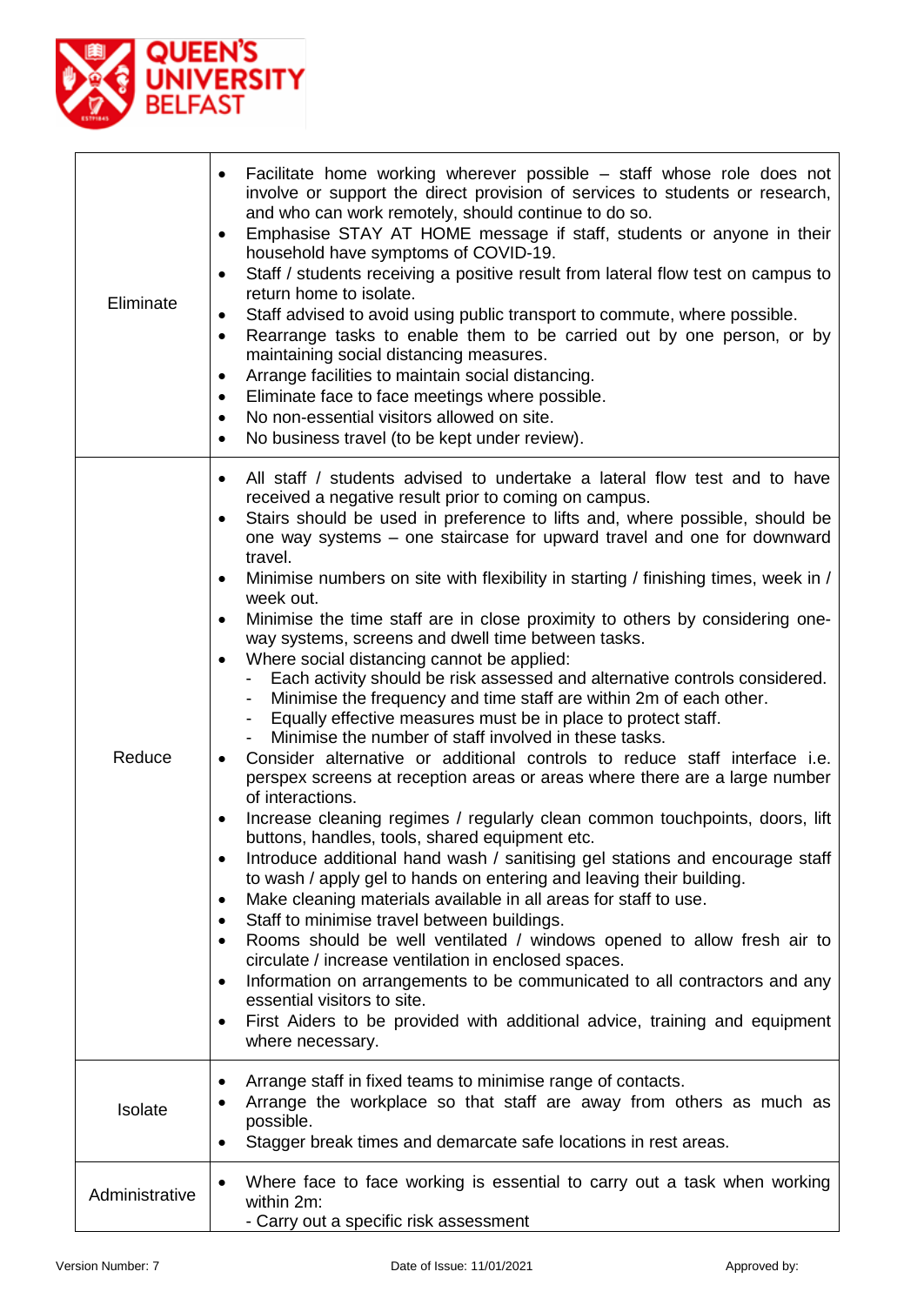

|                                     | - Keep this activity to 15 minutes or less where possible, with the minimal<br>number of staff involved.<br>- Introduce an enhanced authorisation process for these activities.<br>Provide additional supervision to monitor and manage compliance.<br>$\bullet$<br>Liaison with embedded companies on arrangements.<br>$\bullet$<br>Line managers / Schools / Trade Unions to encourage staff and students to<br>$\bullet$<br>use the on campus testing centre.                                                                                                                                                                                                                                                                                                                     |
|-------------------------------------|--------------------------------------------------------------------------------------------------------------------------------------------------------------------------------------------------------------------------------------------------------------------------------------------------------------------------------------------------------------------------------------------------------------------------------------------------------------------------------------------------------------------------------------------------------------------------------------------------------------------------------------------------------------------------------------------------------------------------------------------------------------------------------------|
| Personal<br>Protective<br>Equipment | Should not be used as an alternative to social distancing, except where there<br>$\bullet$<br>is no other practical solution.<br>Advice on use of masks / face coverings made available to staff.<br>$\bullet$<br>Roles where additional PPE is now required to be identified i.e. First Aider.<br>$\bullet$<br>Where close proximity working is required for longer than 15 minutes, assess<br>the need to issue staff with PPE.                                                                                                                                                                                                                                                                                                                                                    |
| <b>Behaviour</b>                    | Staff behaviour and co-operation is the key to implementing all of the<br>$\bullet$<br>controls.<br>Undertake induction training to inform staff of the changes.<br>$\bullet$<br>Include representatives from all cohorts of staff in working groups setting up,<br>$\bullet$<br>monitoring and developing arrangements.<br>Encourage an open and collaborative approach between staff.<br>$\bullet$<br>Trial suggestions before implementing them fully.<br>$\bullet$<br>Senior management to be actively involved in monitoring compliance and<br>$\bullet$<br>effectiveness of arrangements, as enforcement of controls is essential.<br>Seek feedback and regularly review risk assessments.<br>$\bullet$<br>Make changes which are sustainable in the medium term.<br>$\bullet$ |

**Please note, where you are already using PPE in your work activity to protect against non-COVID-19 risks, you should continue to do so.**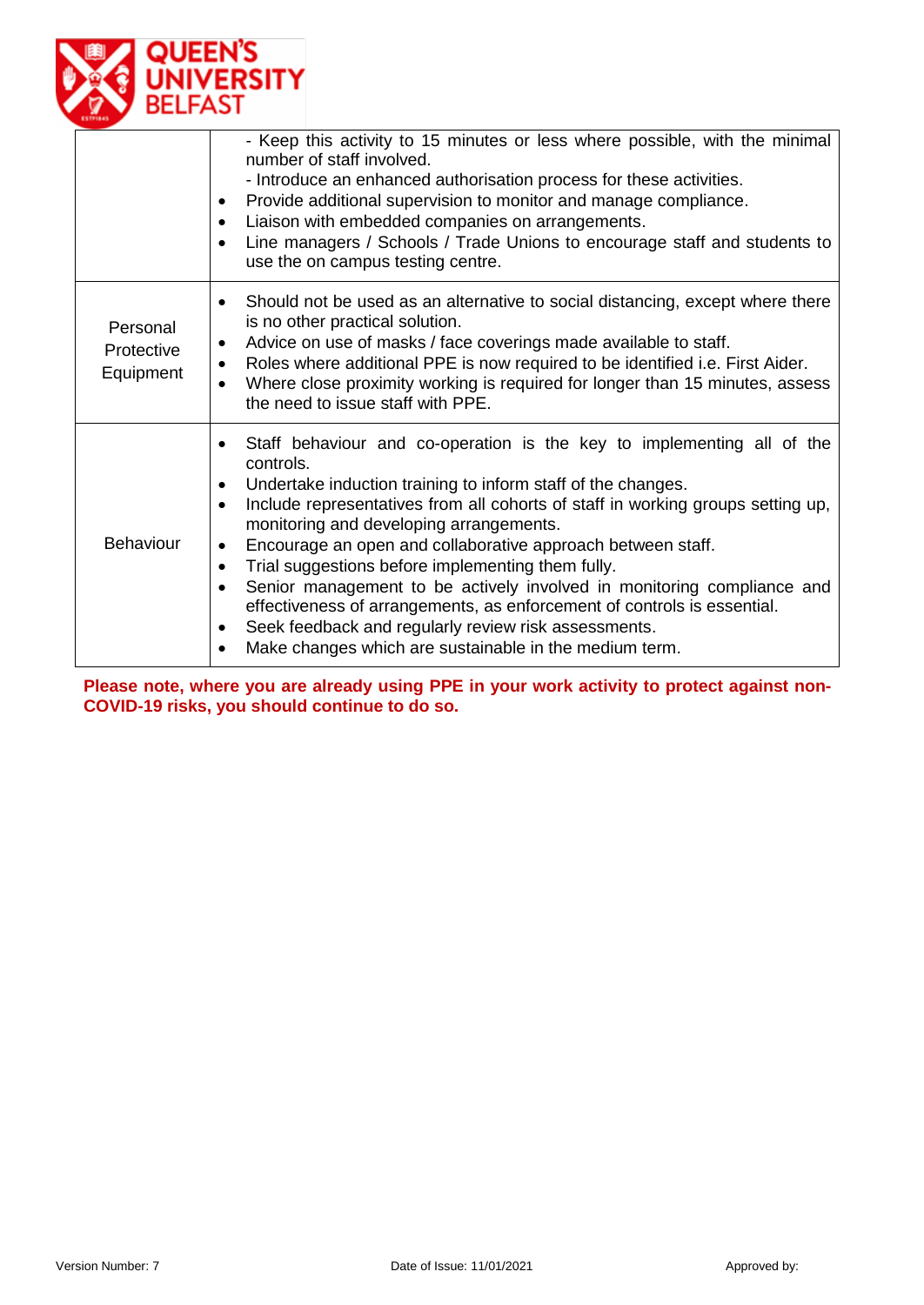

| School/Department/Unit:  | Work activity:  |                       |
|--------------------------|-----------------|-----------------------|
| Assessment completed by: | Date completed: | <b>Review Period:</b> |

**COVID-19 is a new illness caused by a virus (Coronavirus) which can affect your lungs and airways. Symptoms can be mild, moderate, severe or fatal.**

This is a **Generic Risk Assessment** for dealing with the current COVID-19 situation in the workplace. It is unlikely to cover all workplace scenarios, therefore **each School / Directorate / Unit must consider their own unique circumstances** and adapt the arrangements to address their own activities at a local level. There are supporting notes (aligned to risk area) at the end of the table to provide some clarifications on what central support is available.

Who might be harmed – Staff, Students, Visitors to the premises, Cleaners, Contractors, Drivers, Vulnerable Groups (Elderly, Pregnant workers, those with existing underlying health conditions) and anyone else who physically comes in contact with you in relation to your business.

**Before returning to work -** staff will be expected to complete the on line 'Returning to Campus Induction training module'. This will be mandatory for all staff returning or currently on Campus.

| <b>Risk Area</b> | <b>Existing Control Measures</b><br>(What are you already doing? | $\widehat{5}$<br>$\begin{array}{c} \nabla \cdot \mathbf{1} \cdot \mathbf{1} \cdot \mathbf{1} \cdot \mathbf{1} \cdot \mathbf{1} \cdot \mathbf{1} \cdot \mathbf{1} \cdot \mathbf{1} \cdot \mathbf{1} \cdot \mathbf{1} \cdot \mathbf{1} \cdot \mathbf{1} \cdot \mathbf{1} \cdot \mathbf{1} \cdot \mathbf{1} \cdot \mathbf{1} \cdot \mathbf{1} \cdot \mathbf{1} \cdot \mathbf{1} \cdot \mathbf{1} \cdot \mathbf{1} \cdot \mathbf{1} \cdot \mathbf{1} \cdot \mathbf{1} \cdot \mathbf{1} \cdot \mathbf{1} \$<br>erity<br>്ഗ | 章<br>l.<br>Tike | Risk<br>(L, M | What further action is necessary | $\sim$<br>$\overline{\phantom{0}}$<br>₽<br>$\overline{O}$ | $\sim$<br>$\overline{\phantom{0}}$<br><b>1999</b><br>ikelih<br>المستوفي | $\sim$ | <b>Action by</b><br>whom<br>& by when |
|------------------|------------------------------------------------------------------|-----------------------------------------------------------------------------------------------------------------------------------------------------------------------------------------------------------------------------------------------------------------------------------------------------------------------------------------------------------------------------------------------------------------------------------------------------------------------------------------------------------------------|-----------------|---------------|----------------------------------|-----------------------------------------------------------|-------------------------------------------------------------------------|--------|---------------------------------------|
|------------------|------------------------------------------------------------------|-----------------------------------------------------------------------------------------------------------------------------------------------------------------------------------------------------------------------------------------------------------------------------------------------------------------------------------------------------------------------------------------------------------------------------------------------------------------------------------------------------------------------|-----------------|---------------|----------------------------------|-----------------------------------------------------------|-------------------------------------------------------------------------|--------|---------------------------------------|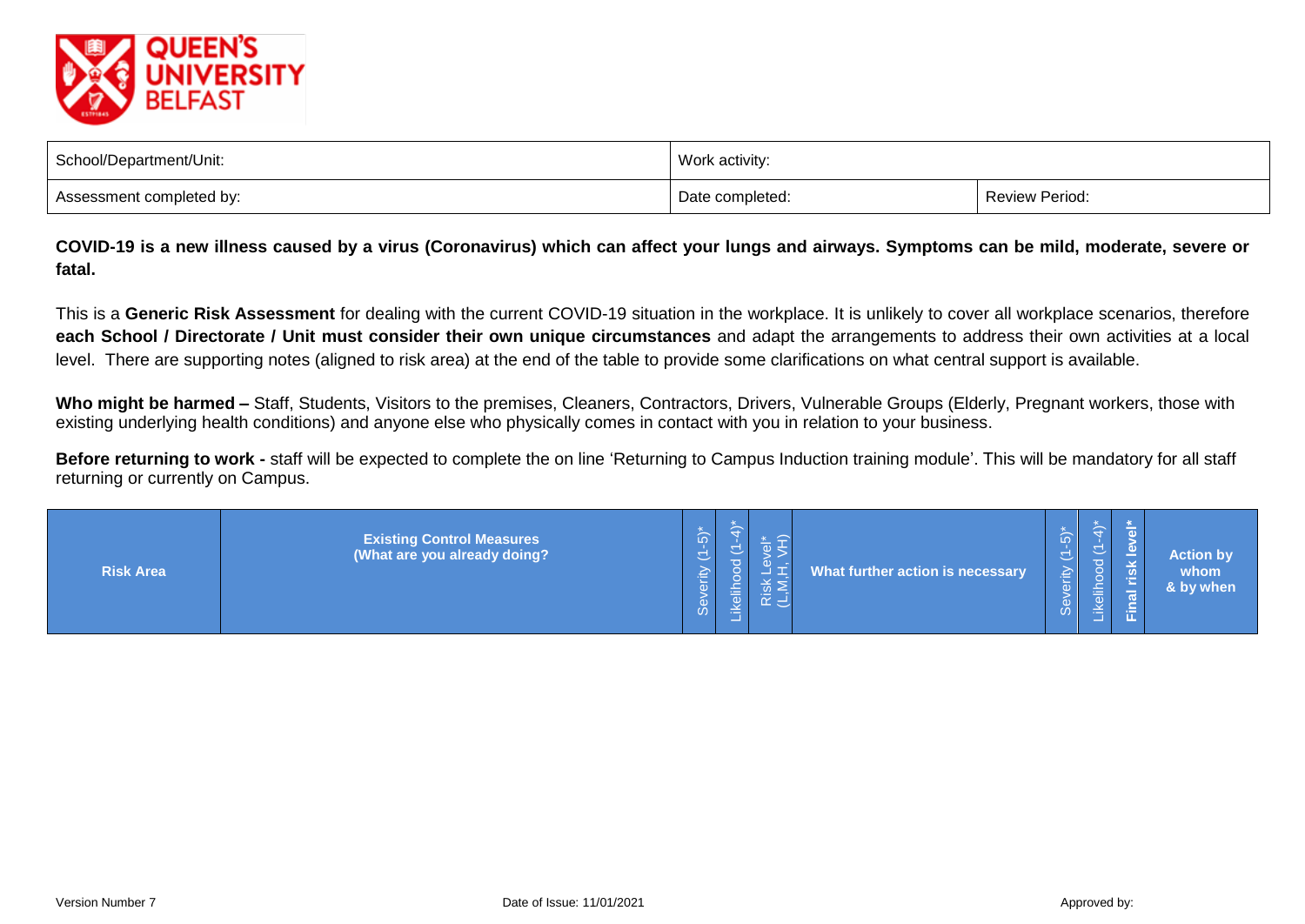

| <b>Risk Area</b>           | <b>Existing Control Measures</b><br>(What are you already doing?                                                                                                                                                                                                                                                                                                                                                                                                                                                                                                                                                                                                                                                                                                                                                                                                                                                                  | Severity (1-5)* | -ikelihood (1-4) | Risk Level*<br>(L,M,H, VH) | What further action is necessary                                                                                        | $(1-5)$<br>Severity | $(1-4)$<br>Likelihood | level*<br>Final risk | <b>Action by</b><br>whom<br>& by when |
|----------------------------|-----------------------------------------------------------------------------------------------------------------------------------------------------------------------------------------------------------------------------------------------------------------------------------------------------------------------------------------------------------------------------------------------------------------------------------------------------------------------------------------------------------------------------------------------------------------------------------------------------------------------------------------------------------------------------------------------------------------------------------------------------------------------------------------------------------------------------------------------------------------------------------------------------------------------------------|-----------------|------------------|----------------------------|-------------------------------------------------------------------------------------------------------------------------|---------------------|-----------------------|----------------------|---------------------------------------|
| Staff working<br>from home | Staff whose role does not involve or support the direct<br>$\bullet$<br>provision of services to students or research and who<br>can work remotely will continue to work from home for<br>the time being (although there may be some<br>occasions, tasks and business needs that will require<br>them to come on campus for short periods).<br>Where presence is required, this has been discussed<br>with their Line Manager in accordance with HR Return<br>to Campus guidance.<br>Line Managers will keep in touch with off-site staff on<br>$\bullet$<br>their working arrangements, including their welfare,<br>mental and physical health and personal security.<br>Equipment to work safely and effectively from home<br>provided.<br>Staff referred to the remote working guidance in the<br>$\bullet$<br>Communications briefing:<br>https://www.qub.ac.uk/sites/StaffGateway/Filestore/File<br>toupload, 957572, en.pdf |                 |                  |                            | Monitor and review as<br>necessary.                                                                                     |                     |                       |                      |                                       |
| 2. Mental Health           | Management will promote mental health and wellbeing<br>$\bullet$<br>awareness to staff during the Coronavirus outbreak<br>and will offer whatever support they can to help.                                                                                                                                                                                                                                                                                                                                                                                                                                                                                                                                                                                                                                                                                                                                                       |                 |                  |                            | Regular communication of<br>mental health information and<br>open door policy for those who<br>need additional support. |                     |                       |                      |                                       |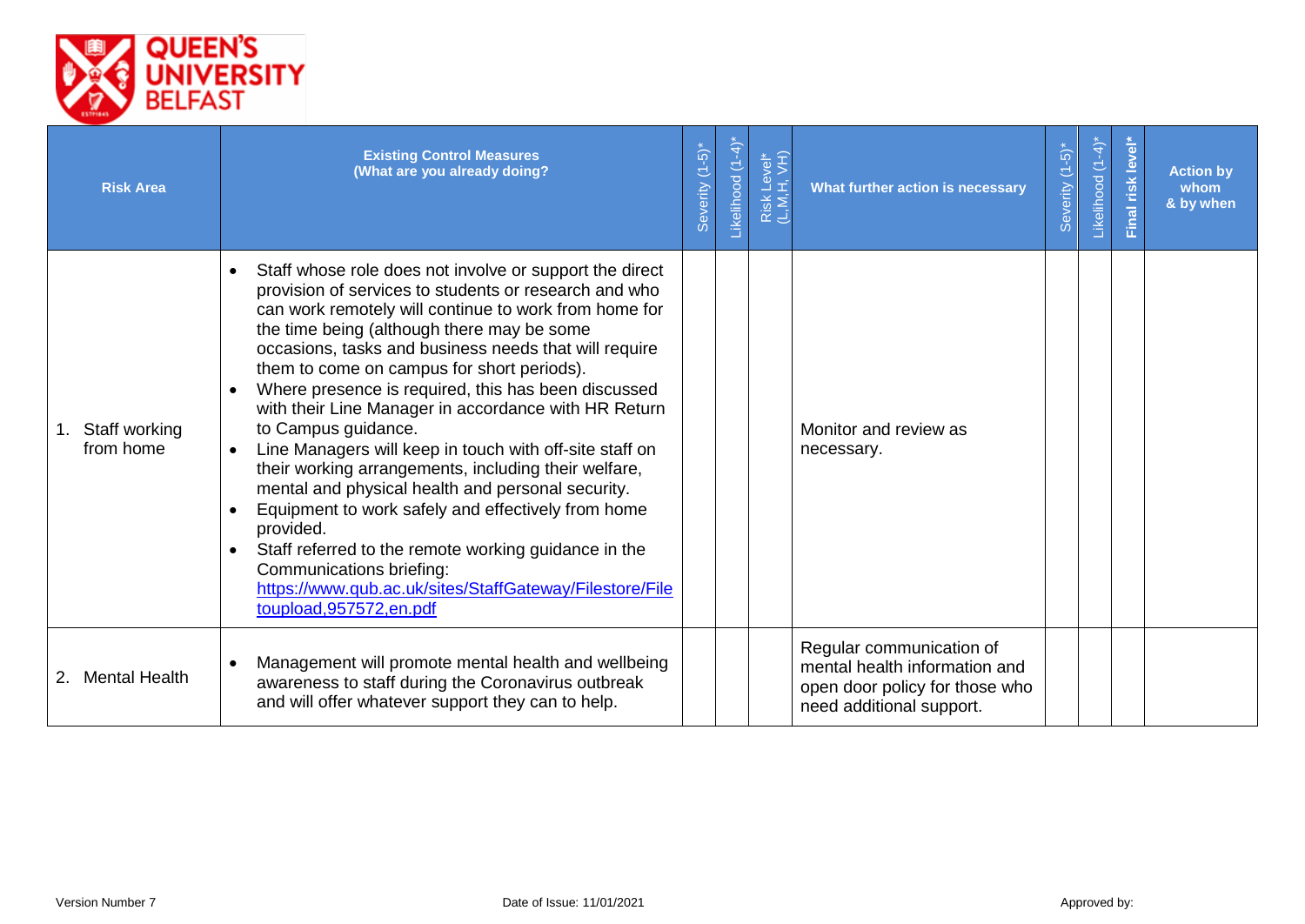

| <b>Risk Area</b>                                              | <b>Existing Control Measures</b><br>(What are you already doing?                                                                                                                                                                                                                                                                                                                                                                                                                                                                                                                                                     | Severity (1-5)* | -ikelihood (1-4)* | Risk Level*<br>(L,M,H, VH) | What further action is necessary                                                                                                                                                                                                                                    | $(-5)^*$<br>Severity | $\left( \frac{1}{2} \right)$<br>$\overline{C}$<br>Likelihood | Final risk level | <b>Action by</b><br>whom<br>& by when |
|---------------------------------------------------------------|----------------------------------------------------------------------------------------------------------------------------------------------------------------------------------------------------------------------------------------------------------------------------------------------------------------------------------------------------------------------------------------------------------------------------------------------------------------------------------------------------------------------------------------------------------------------------------------------------------------------|-----------------|-------------------|----------------------------|---------------------------------------------------------------------------------------------------------------------------------------------------------------------------------------------------------------------------------------------------------------------|----------------------|--------------------------------------------------------------|------------------|---------------------------------------|
| 3. COVID-19<br><b>Return to Work</b><br>induction<br>training | Updated training completed online prior to return to<br>work.<br>Clear, consistent and regular communication provided<br>$\bullet$<br>to improve understanding and consistency.<br>Engagement with staff and staff representatives.<br>$\bullet$<br>Discussions with staff on a one-to-one basis.                                                                                                                                                                                                                                                                                                                    |                 |                   |                            | Monitor and review to ensure<br>that induction training is<br>completed.                                                                                                                                                                                            |                      |                                                              |                  |                                       |
| 4. Social<br>Distancing                                       | Number of persons in any work area reduced to<br>$\bullet$<br>comply with the 2m / 1m+ distance gap recommended<br>by the Public Health Agency.<br>Steps taken to review work schedules, working from<br>$\bullet$<br>home etc. to reduce number of staff on premises at<br>any one time.<br>Processes / facilities redesigned to ensure social<br>distancing is maintained where possible.<br>Number of people each person has contact with<br>$\bullet$<br>reduced by using fixed teams or partnering.<br>Back-to-back or side-to-side working (rather than face-<br>$\bullet$<br>to-face) used whenever possible. |                 |                   |                            | Staff / students to be reminded<br>on a daily basis of the<br>importance of social distancing<br>both in the workplace and<br>outside of it.<br>Senior management to actively<br>monitor effectiveness of and<br>compliance with social<br>distancing arrangements. |                      |                                                              |                  |                                       |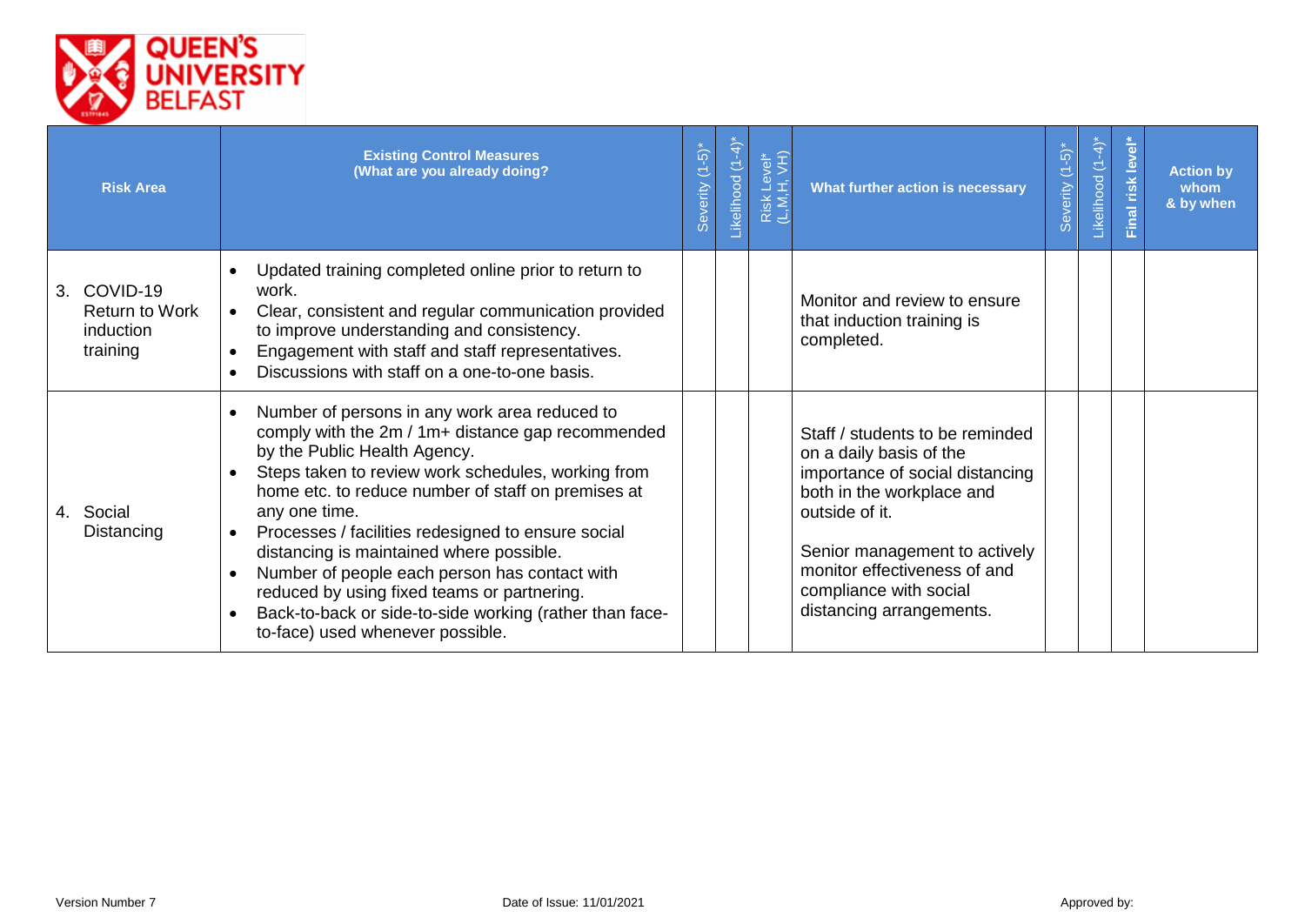

| <b>Risk Area</b>                                   | <b>Existing Control Measures</b><br>(What are you already doing?                                                                                                                                                                                                                                                                                                                                                                                                                                                                                                                                                                                                                    | Severity (1-5)* | Likelihood (1-4)* | Risk Level*<br>(L,M,H, VH) | What further action is necessary                                                                                                                                                                                                 | $(-5)^*$<br>Severity | Likelihood (1-4)* | risk level<br>Final | <b>Action by</b><br>whom<br>& by when |
|----------------------------------------------------|-------------------------------------------------------------------------------------------------------------------------------------------------------------------------------------------------------------------------------------------------------------------------------------------------------------------------------------------------------------------------------------------------------------------------------------------------------------------------------------------------------------------------------------------------------------------------------------------------------------------------------------------------------------------------------------|-----------------|-------------------|----------------------------|----------------------------------------------------------------------------------------------------------------------------------------------------------------------------------------------------------------------------------|----------------------|-------------------|---------------------|---------------------------------------|
| 5. Hand washing                                    | Hand washing facilities with soap and water in place in<br>$\bullet$<br>close proximity to each work area.<br>Gel sanitisers in any area where washing facilities not<br>$\bullet$<br>readily available.<br>Staff / students reminded on a regular basis to wash<br>their hands for 20 seconds with water and soap and<br>the importance of proper drying.<br>Staff / students reminded to catch coughs and sneezes<br>in tissues - Follow Catch it, Bin it, Kill it and to avoid<br>touching face, eyes, nose or mouth with unclean<br>hands.<br>Posters, leaflets and other materials displayed.<br>$\bullet$<br>Staff / students advised to cover any cuts on skin.<br>$\bullet$ |                 |                   |                            | Encourage staff / students to<br>carry out visual skin checks<br>and report any concerns.<br>Consider the provision of hand<br>cream / emollient.<br>Levels of soap, hand sanitiser<br>etc regularly checked and<br>replenished. |                      |                   |                     |                                       |
| 6. Touch points                                    | Frequent cleaning and disinfecting of items and<br>$\bullet$<br>surfaces that are touched regularly, particularly in<br>areas of high use such as door handles, light switches<br>etc.<br>Extra cleaning materials provided in offices for staff to<br>$\bullet$<br>use freely, in addition to University cleaning regimes.                                                                                                                                                                                                                                                                                                                                                         |                 |                   |                            | Rigorous checks will be carried<br>out by line managers to ensure<br>that the necessary procedures<br>are being followed.                                                                                                        |                      |                   |                     |                                       |
| 7. Respiratory<br>Protective<br>Equipment<br>(RPE) | Where RPE is already a requirement for non-COVID-<br>19 risks associated with the work undertaken, continue<br>to wear RPE issued.<br>Additional RPE / PPE to protect against COVID-19 is<br>$\bullet$<br>not required unless you cannot maintain 2m social<br>distancing in the workplace.                                                                                                                                                                                                                                                                                                                                                                                         |                 |                   |                            | Advise staff / students of the<br>availability of face coverings<br>supplied by the University.                                                                                                                                  |                      |                   |                     |                                       |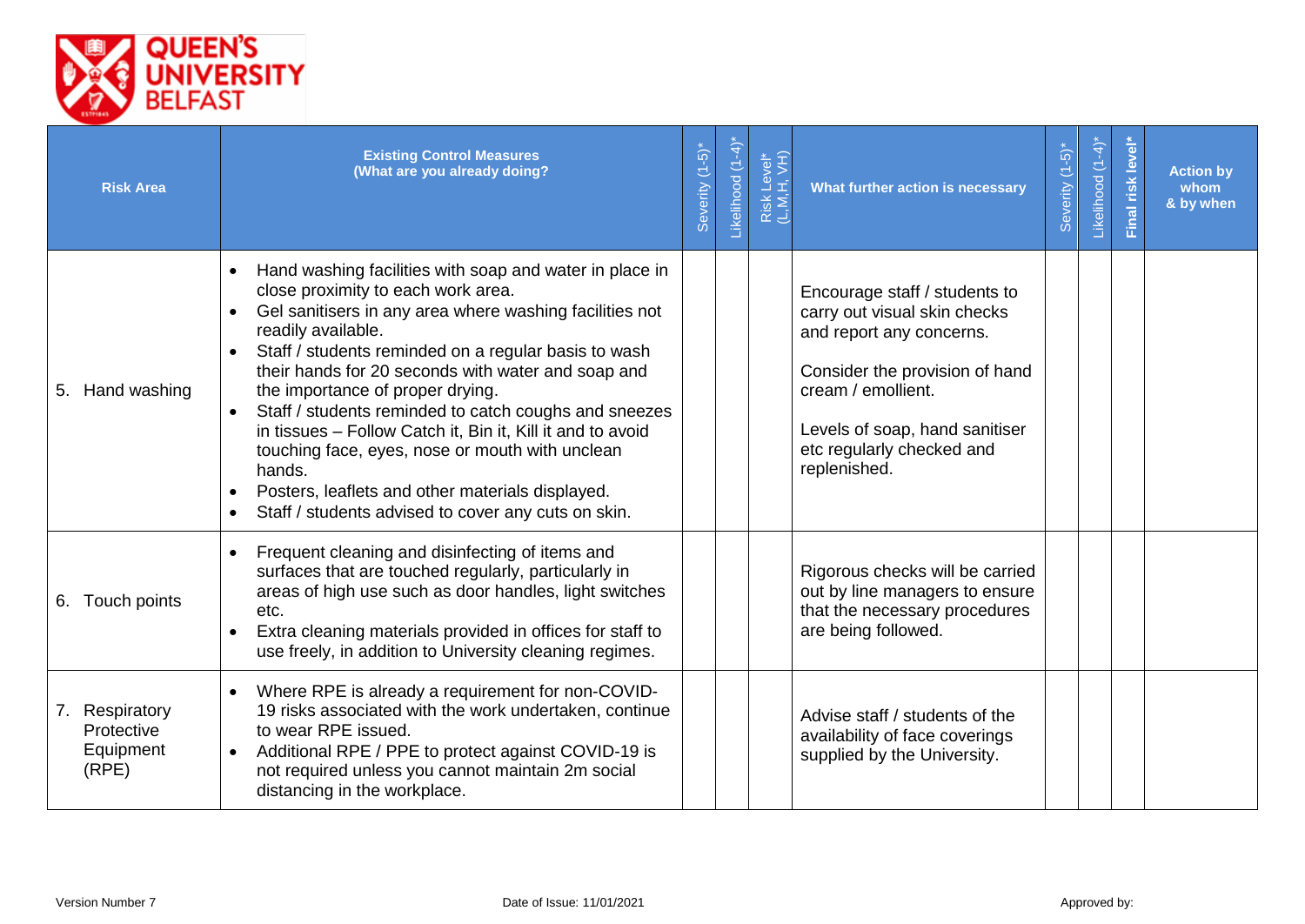

| <b>Risk Area</b>           | <b>Existing Control Measures</b><br>(What are you already doing?                                                                                                                                                                                                                                                                                                                                                                                                                     | Severity (1-5)* | Likelihood (1-4)* | Risk Level*<br>(L,M,H, VH) | What further action is necessary                                                                                                 | $(-5)^{*}$<br>Severity | $(1-4)$ <sup>*</sup><br>Likelihood | level <sup>®</sup><br>Final risk | <b>Action by</b><br>whom<br>& by when |
|----------------------------|--------------------------------------------------------------------------------------------------------------------------------------------------------------------------------------------------------------------------------------------------------------------------------------------------------------------------------------------------------------------------------------------------------------------------------------------------------------------------------------|-----------------|-------------------|----------------------------|----------------------------------------------------------------------------------------------------------------------------------|------------------------|------------------------------------|----------------------------------|---------------------------------------|
| 8. Gloves                  | Where risk assessment identifies wearing of gloves as<br>$\bullet$<br>a requirement of the job, an adequate supply of these<br>will be provided.<br>Staff / students instructed on how to remove gloves<br>carefully to reduce contamination and how to dispose<br>of them safely.                                                                                                                                                                                                   |                 |                   |                            | Staff / students to be reminded<br>that wearing of gloves is not a<br>substitute for good hand<br>washing.                       |                        |                                    |                                  |                                       |
| 9. Waste Disposal<br>(PPE) | Waste PPE / RPE disposed of directly in the general<br>$\bullet$<br>waste stream.                                                                                                                                                                                                                                                                                                                                                                                                    |                 |                   |                            | Ensure sufficient bin capacity<br>to deal with wipes / cleaning<br>materials / waste PPE.<br>Monitor and review as<br>necessary. |                        |                                    |                                  |                                       |
| 10. Access / Egress        | Where possible buildings will operate a one-way<br>$\bullet$<br>system with separate entrance and exit doors utilised.<br>Ground floor entrances restricted to single use only.<br>$\bullet$<br>Reduced movement around buildings by discouraging<br>$\bullet$<br>non-essential trips.<br>Hand-sanitising points set up at building entrances /<br>exits.<br>For electronic access areas staff / students advised to<br>use their cards to swipe rather than touching the<br>keypad. |                 |                   |                            | Communicate to staff new<br>access / egress arrangements.<br>Directional / Entrance / Exit<br>Signage required.                  |                        |                                    |                                  |                                       |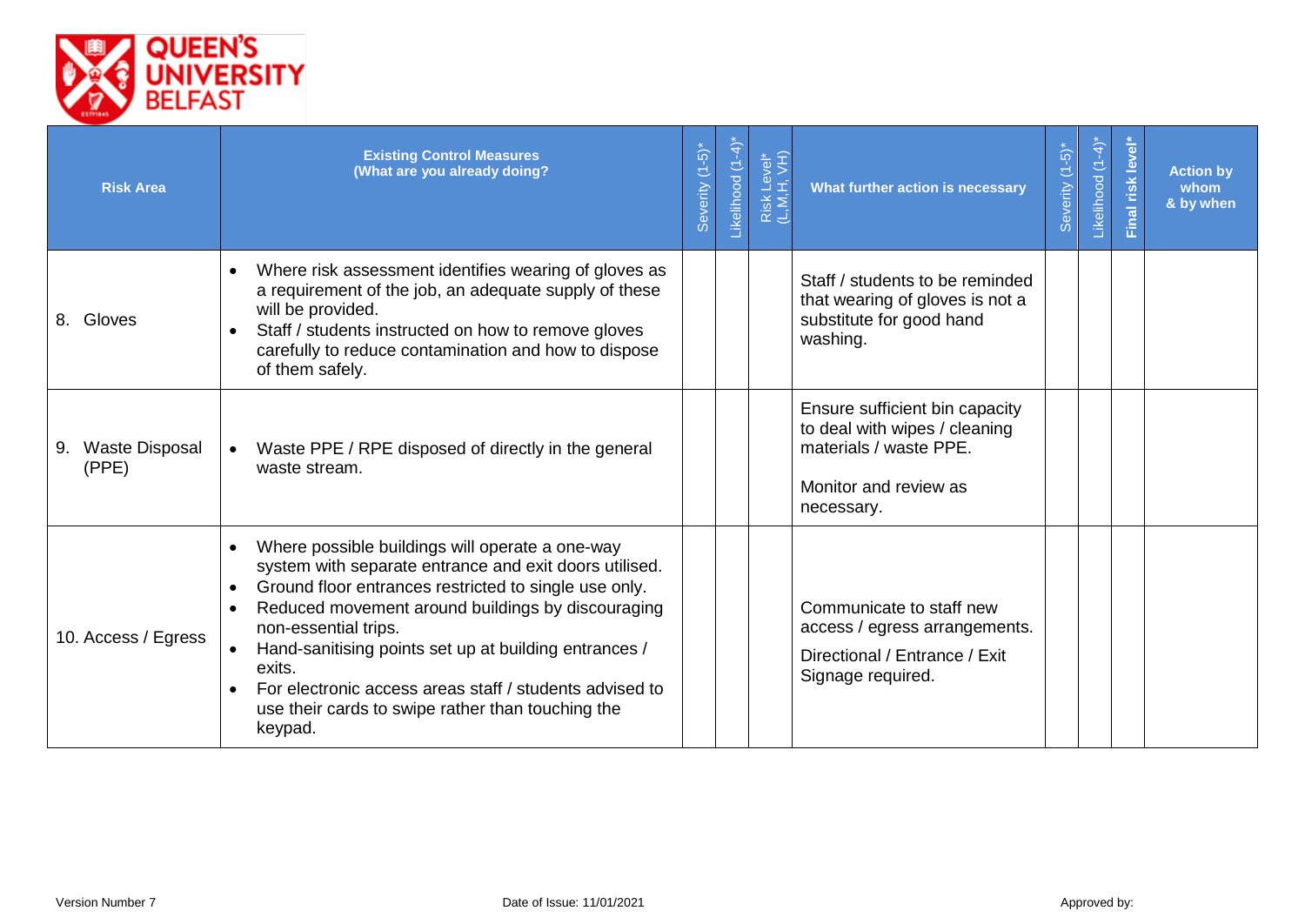

| <b>Risk Area</b>                         | <b>Existing Control Measures</b><br>(What are you already doing?                                                                                                                                                                                   | Severity (1-5)* | ikelihood (1-4) | Level*<br>H, $VH$ )<br>Risk<br>(L,M, | What further action is necessary                                                | $\widehat{\omega}$<br>C<br>everity<br>$\omega$ | $-4$<br>$\overline{C}$<br>Likelihood | $\overline{\bullet}$<br>Final risk lev | <b>Action by</b><br>whom<br>& by when |
|------------------------------------------|----------------------------------------------------------------------------------------------------------------------------------------------------------------------------------------------------------------------------------------------------|-----------------|-----------------|--------------------------------------|---------------------------------------------------------------------------------|------------------------------------------------|--------------------------------------|----------------------------------------|---------------------------------------|
| 11. Staircases / Lifts                   | System implemented to ensure that internal staircases<br>$\bullet$<br>are limited to one person at a time.<br>Where there are 2 or more staircases one should be<br>access only and the other egress only.<br>Reduced maximum occupancy for lifts. |                 |                 |                                      | Directional signage.<br>Induction training to educate<br>staff on new guidance. |                                                |                                      |                                        |                                       |
| 12. Toilets                              | Only one person permitted into washroom at any one<br>time (dependent on size).                                                                                                                                                                    |                 |                 |                                      | Monitor and review as<br>necessary.                                             |                                                |                                      |                                        |                                       |
| 13. Changing<br>Rooms/<br><b>Showers</b> | Clear use and cleaning guidance for showers, lockers<br>$\bullet$<br>and changing rooms to ensure that they are kept clean<br>and clear of personal items and that social distancing<br>is achieved.<br>Introduction of enhanced cleaning.         |                 |                 |                                      | Monitor and review as<br>necessary.                                             |                                                |                                      |                                        |                                       |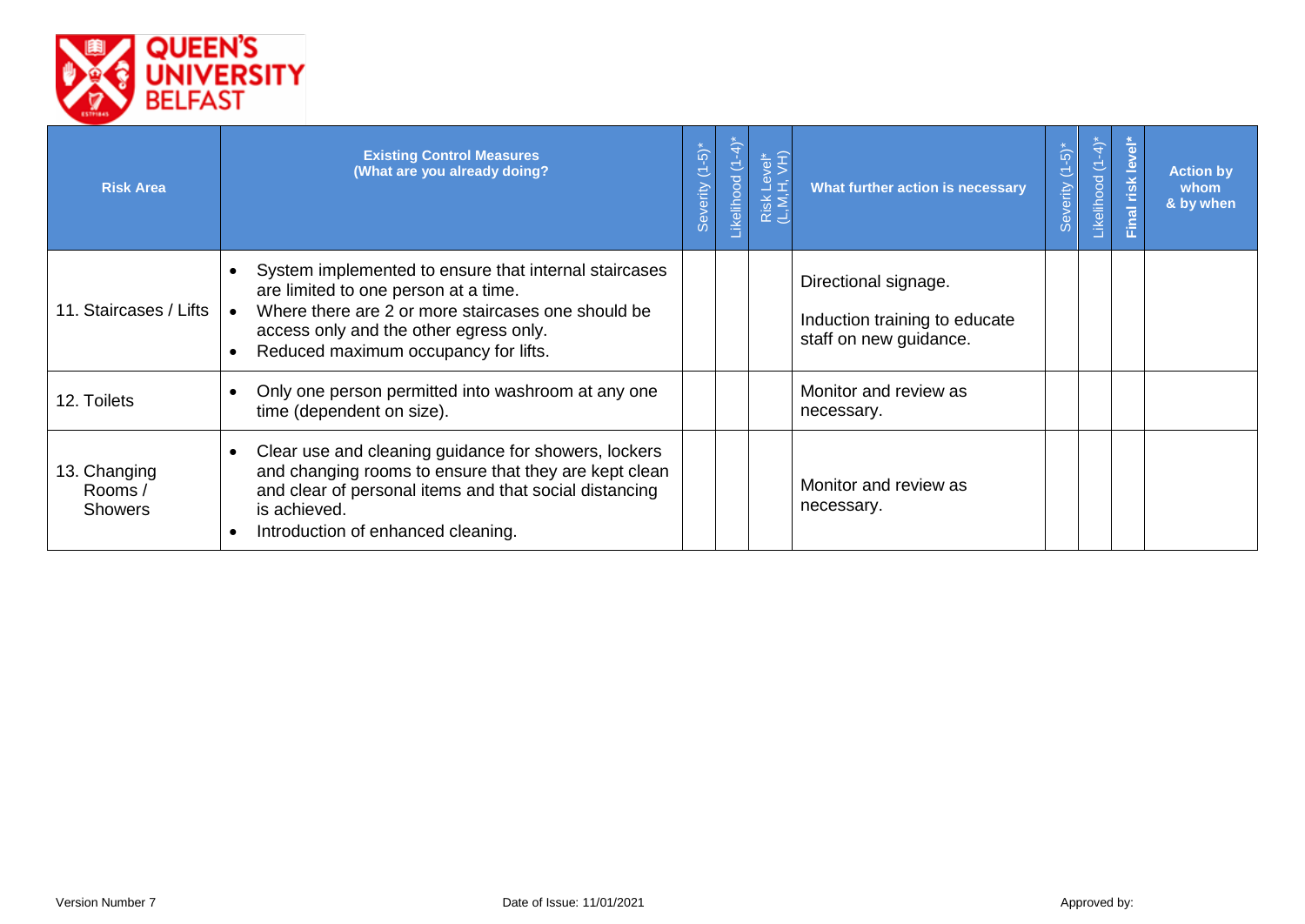

| <b>Risk Area</b>             | <b>Existing Control Measures</b><br>(What are you already doing?                                                                                                                                                                                                                                                                                                                                                                                                                                                                                                                                                                                                                                                                                                                                                                          | Severity (1-5)* | ikelihood (1-4) | Risk Level*<br>(L,M,H, VH) | What further action is necessary                         | $(1-5)$<br>everity<br>$\Omega$ | $-4$<br>$\overline{C}$<br>ikelihood | Final risk level | <b>Action by</b><br>whom<br>& by when |
|------------------------------|-------------------------------------------------------------------------------------------------------------------------------------------------------------------------------------------------------------------------------------------------------------------------------------------------------------------------------------------------------------------------------------------------------------------------------------------------------------------------------------------------------------------------------------------------------------------------------------------------------------------------------------------------------------------------------------------------------------------------------------------------------------------------------------------------------------------------------------------|-----------------|-----------------|----------------------------|----------------------------------------------------------|--------------------------------|-------------------------------------|------------------|---------------------------------------|
| 14. Tea rooms/ rest<br>areas | Social distancing adhered to.<br>$\bullet$<br>Seating and tables reconfigured to maintain spacing<br>and prevent face-to-face interactions.<br>Staff / students encouraged to bring own food and<br>drinks.<br>Where practicable kitchen items such as microwaves<br>and kettles spread out to maintain social distancing.<br>Marking of floors at 2m distances where queues may<br>form e.g. lifts, vending machines.<br>Staggered break times to limit number of staff /<br>students in area.<br>Hand washing on entering / exiting the area.<br>Staff / students responsible for clearing up after<br>themselves and disposing of their own waste in the<br>relevant waste bins.<br>Enhanced cleaning regime in place - surfaces and<br>contact points cleaned after each use, e.g. kettles,<br>fridge handles, microwave buttons etc. |                 |                 |                            | Monitor and review as<br>necessary.<br>Signage required. |                                |                                     |                  |                                       |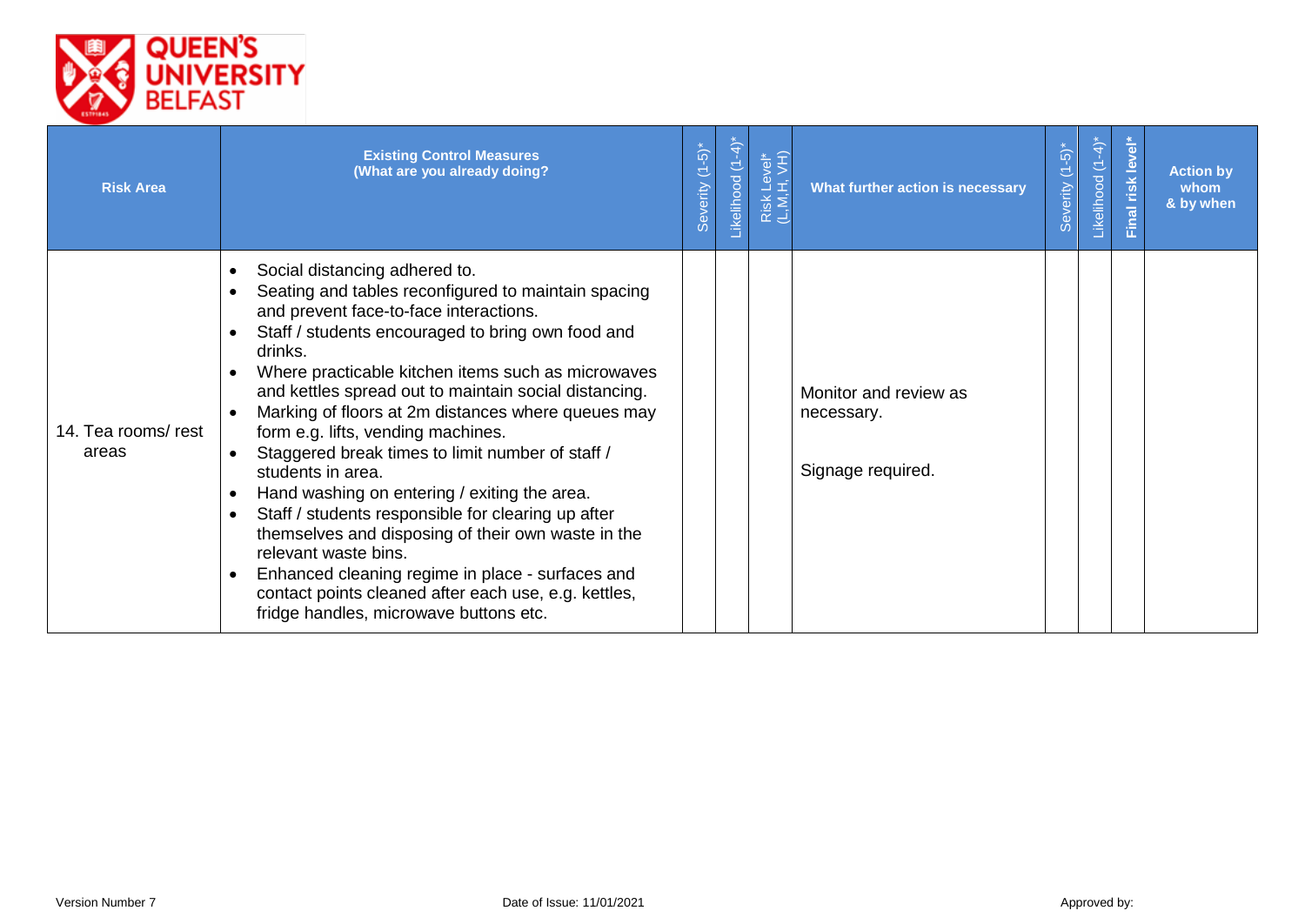

| <b>Risk Area</b> | <b>Existing Control Measures</b><br>(What are you already doing?                                                                                                                                                                                                                                                                                                                                                                                                                                                                                                                                                                                                                                                                                              | Severity (1-5)* | ikelihood (1-4) | Risk Level*<br>(L,M,H, VH) | What further action is necessary                                                                                                                                                                  | $\overline{\omega}$<br>$\overline{C}$<br>everity<br>$\Omega$ | $-4$<br>$\subset$<br>ikelihood | level <sup>-</sup><br>Final risk | <b>Action by</b><br>whom<br>& by when |
|------------------|---------------------------------------------------------------------------------------------------------------------------------------------------------------------------------------------------------------------------------------------------------------------------------------------------------------------------------------------------------------------------------------------------------------------------------------------------------------------------------------------------------------------------------------------------------------------------------------------------------------------------------------------------------------------------------------------------------------------------------------------------------------|-----------------|-----------------|----------------------------|---------------------------------------------------------------------------------------------------------------------------------------------------------------------------------------------------|--------------------------------------------------------------|--------------------------------|----------------------------------|---------------------------------------|
| 15. Offices      | Workstations located to allow social distancing to be<br>maintained.<br>Workstation assigned to an individual and not shared,<br>where possible.<br>If shared workstations are required they will be cleaned<br>between users.<br>Physical reminders such as floor tape to mark areas to<br>help keep staff / students the required distance apart<br>considered.<br>Cleaning regime in place especially for items regularly<br>used such as keyboards / telephones / photocopiers.<br>Cleaning materials made available for use.<br>If office is front facing (e.g. reception area) the use of<br>physical barriers such as perspex screens considered.<br>Staff encouraged to attend the on-campus testing<br>centre prior to returning to work in offices. |                 |                 |                            | Monitor and review as<br>necessary.<br>Relocation of staff mailboxes<br>where appropriate.<br>Relocation/allocation of<br>photocopiers to reduce access<br>to main offices, where<br>appropriate. |                                                              |                                |                                  |                                       |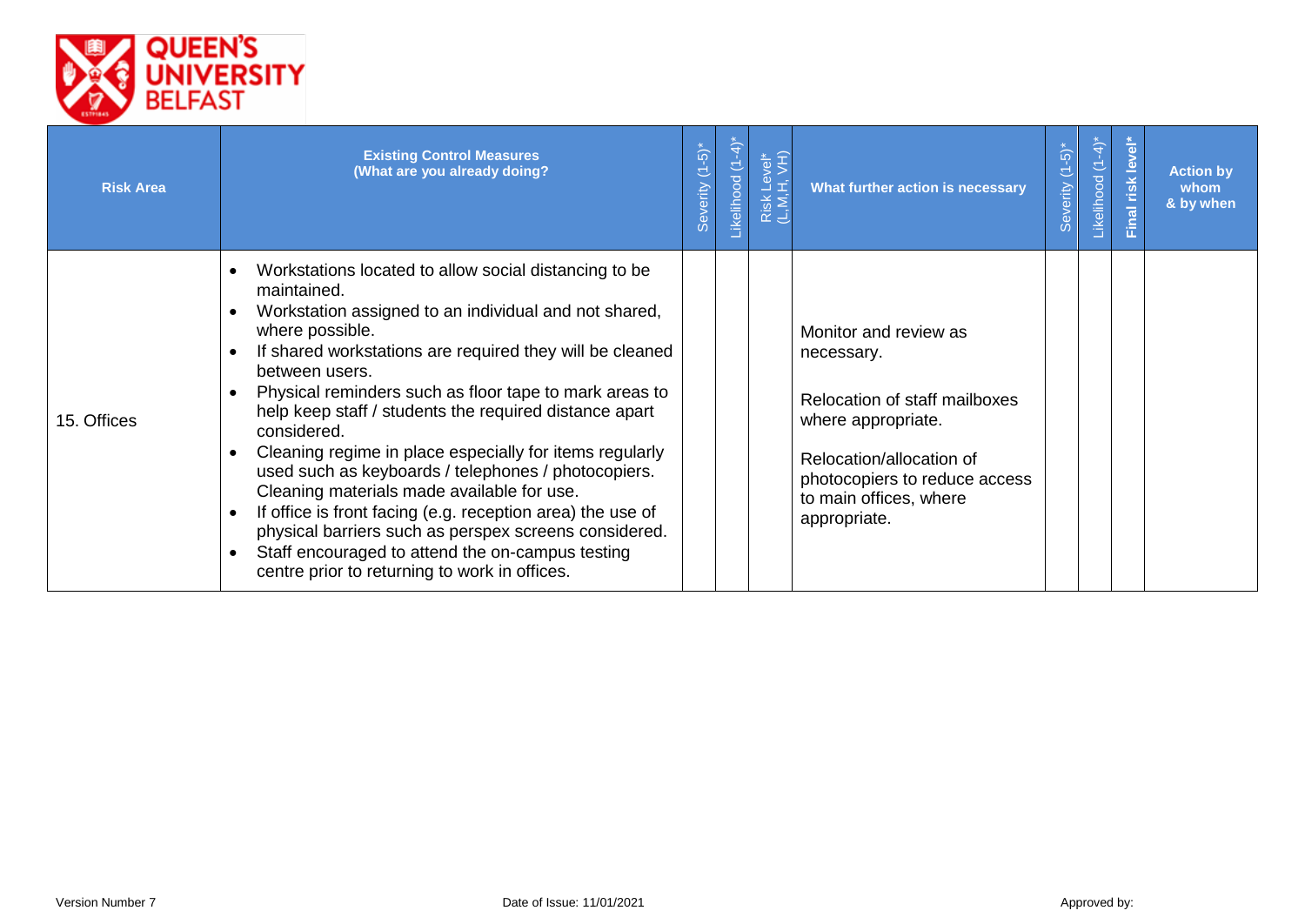

| <b>Risk Area</b>                | <b>Existing Control Measures</b><br>(What are you already doing?                                                                                                                                                                                                                                                                                                                                                                                                                                                                                                                                                      | Severity (1-5)* | -ikelihood (1-4) | Risk Level*<br>(L,M,H, VH) | What further action is necessary                 | Severity (1-5)* | Likelihood (1-4) | Final risk level* | <b>Action by</b><br>whom<br>& by when |
|---------------------------------|-----------------------------------------------------------------------------------------------------------------------------------------------------------------------------------------------------------------------------------------------------------------------------------------------------------------------------------------------------------------------------------------------------------------------------------------------------------------------------------------------------------------------------------------------------------------------------------------------------------------------|-----------------|------------------|----------------------------|--------------------------------------------------|-----------------|------------------|-------------------|---------------------------------------|
| 16. Meetings                    | TEAMS used instead of face to face meetings, where<br>practicable.<br>Where meetings are deemed essential and cannot be<br>carried out remotely then:<br>A minimum number of attendees with 2m<br>separation maintained should be advised.<br>Meetings held in well-ventilated areas / outdoor<br>meetings considered.<br>Seating and tables reconfigured to maintain<br>spacing and prevent face-to-face interactions.<br>Hand sanitisers provided in meeting rooms.<br>Attendees and duration of meeting recorded.<br>Maximum numbers for meeting rooms calculated and<br>relevant information provided on notices. |                 |                  |                            | Monitor and review as<br>necessary.              |                 |                  |                   |                                       |
| 17. Equipment /<br><b>Tools</b> | Shared equipment cleaned before and after each use<br>i.e. photocopiers (see section 6 'Touch Points').<br>Staff / students advised to wash / sanitise hands before<br>and after using any shared equipment.<br>Additional cleaning materials supplied with stock<br>checked on a daily basis.                                                                                                                                                                                                                                                                                                                        |                 |                  |                            | Provide signage at frequently<br>used equipment. |                 |                  |                   |                                       |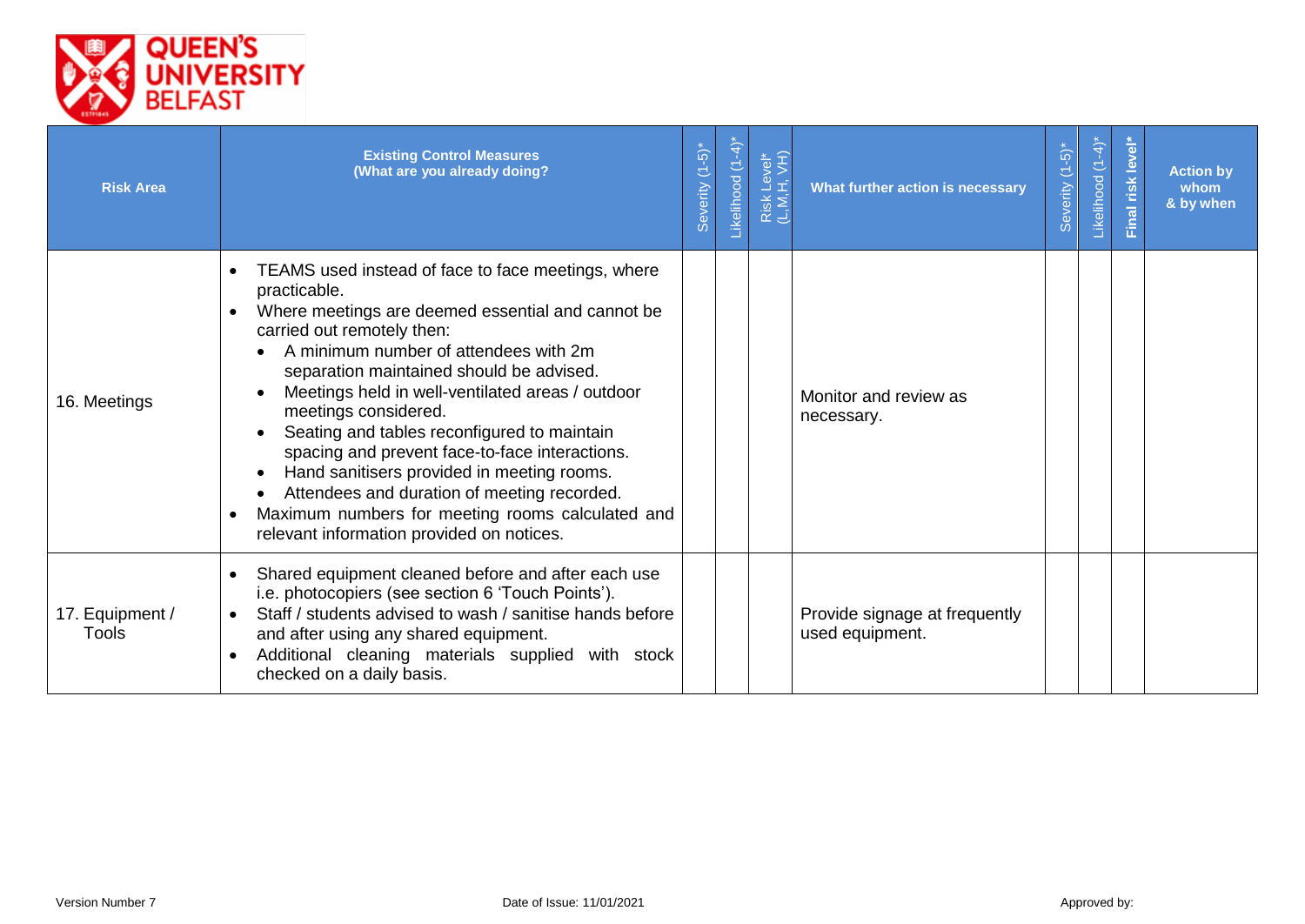

| <b>Risk Area</b>                     | <b>Existing Control Measures</b><br>(What are you already doing?                                                                                                                                                                                                                                                                                                                                                                                                                                                                                | Severity (1-5)* | -ikelihood (1-4) | Risk Level*<br>(L,M,H, VH) | What further action is necessary                                                                                                              | $(-5)$<br>Severity | Likelihood (1-4)* | Final risk level | <b>Action by</b><br>whom<br>& by when |
|--------------------------------------|-------------------------------------------------------------------------------------------------------------------------------------------------------------------------------------------------------------------------------------------------------------------------------------------------------------------------------------------------------------------------------------------------------------------------------------------------------------------------------------------------------------------------------------------------|-----------------|------------------|----------------------------|-----------------------------------------------------------------------------------------------------------------------------------------------|--------------------|-------------------|------------------|---------------------------------------|
| 18. Commuting /<br>Travelling        | Where possible, staff / students should avoid public<br>transport and travel to work in a private vehicle / walk /<br>cycle.<br>Staff / students using public transport to follow<br>$\bullet$<br>precautions as per current Public Health advice.<br>Non-essential travel minimised.<br>$\bullet$<br>Staff / students advised to only car-share with<br>members of their own household or with the same<br>person to reduce mixing – face coverings must be<br>worn.                                                                           |                 |                  |                            | Advise staff / students of the<br>availability of face coverings<br>supplied by the University.<br>Monitor and review as<br>necessary.        |                    |                   |                  |                                       |
| 19. Use of<br>University<br>Vehicles | University shared vehicles risk assessed for<br>$\bullet$<br>appropriate numbers and cleaned at handovers.<br>Number of people travelling together in any one work<br>vehicle minimised.<br>Fixed travel partners used where possible.<br>$\bullet$                                                                                                                                                                                                                                                                                             |                 |                  |                            | Monitor and review as<br>necessary.                                                                                                           |                    |                   |                  |                                       |
| 20. First Aid                        | Adequate number of first aiders on site.<br>$\bullet$<br>First aiders provided with suitable PPE.<br>$\bullet$<br>First aiders provided with updated advice via email.<br>$\bullet$<br>http://www.qub.ac.uk/directorates/EstatesDirectorate/U<br>niversitySafetyService/FileStore/WordandExcelDocum<br>ents/Filetoupload,971470,en.pdf<br>First aid signage updated to reflect changes in first<br>aiders available due to decreased number on site.<br>First Aid grab bags provided which have the<br>$\bullet$<br>recommended additional PPE. |                 |                  |                            | Staff to be reminded to use<br>security emergency number<br>2222 if medical assistance is<br>required.<br>Monitor and review as<br>necessary. |                    |                   |                  |                                       |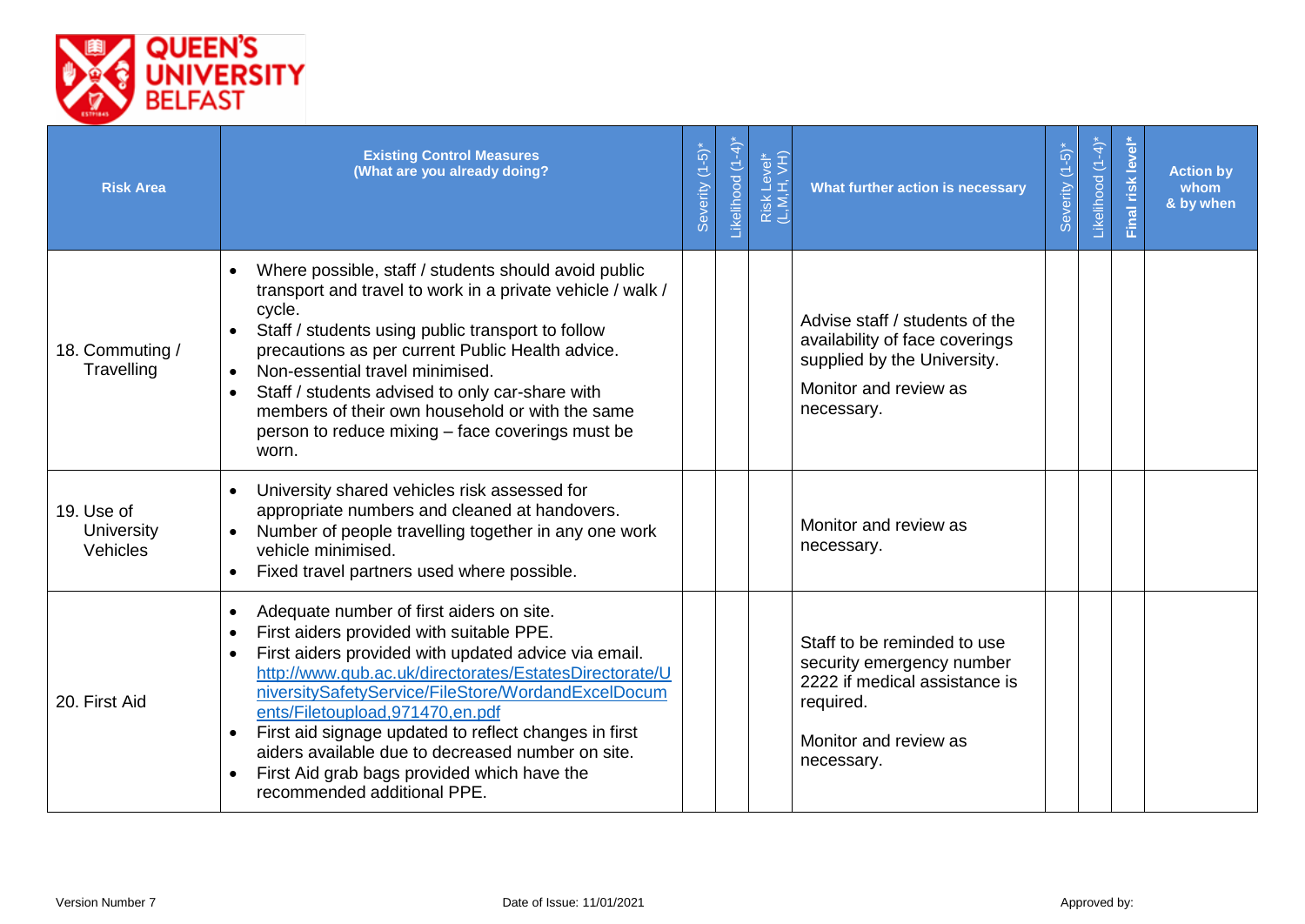

| <b>Risk Area</b>                                             | <b>Existing Control Measures</b><br>(What are you already doing?                                                                                                                                                                                                                                                                                                                                                                                                                                                                                                                                         | Severity (1-5)* | -ikelihood (1-4)* | Risk Level*<br>(L,M,H, VH) | What further action is necessary                                                                                                       | $(-5)^{*}$<br>Severity | $(1-4)$ *<br>Likelihood | level'<br>Final risk | <b>Action by</b><br>whom<br>& by when |
|--------------------------------------------------------------|----------------------------------------------------------------------------------------------------------------------------------------------------------------------------------------------------------------------------------------------------------------------------------------------------------------------------------------------------------------------------------------------------------------------------------------------------------------------------------------------------------------------------------------------------------------------------------------------------------|-----------------|-------------------|----------------------------|----------------------------------------------------------------------------------------------------------------------------------------|------------------------|-------------------------|----------------------|---------------------------------------|
| 21. Fire Safety                                              | Adequate number of fire wardens on site (including<br>$\bullet$<br>premises fire officer, evacuation controller etc.)<br>Staff / students advised that fire doors are not to be<br>wedged open.<br>Routine fire checks undertaken.<br>Staff / students advised of assembly points /<br>$\bullet$<br>reoccupation procedures if there are any changes.                                                                                                                                                                                                                                                    |                 |                   |                            | Confirm that the fire assembly<br>point permits for 2m physical<br>distancing - if not, consider<br>crowd dispersal for 30<br>minutes. |                        |                         |                      |                                       |
| 22. Smoking Area                                             | Numbers within the smoking areas limited to a<br>$\bullet$<br>maximum of two at any time.<br>Visible demarcation to demonstrate 2m distancing.<br>$\bullet$                                                                                                                                                                                                                                                                                                                                                                                                                                              |                 |                   |                            | Monitor and review as<br>necessary.<br>Signage.                                                                                        |                        |                         |                      |                                       |
| 23. Where work<br>does not permit<br>2m social<br>distancing | Work to cease until a risk assessment has been<br>$\bullet$<br>completed and suitable control measures<br>implemented.<br>Face coverings (Type IIR surgical mask) worn at all<br>times.<br>If a face covering cannot be worn due to a medical<br>$\bullet$<br>condition, staff / students advised to contact their Line<br>Manager / Supervisor to discuss further.<br>Work at less than 1m limited to 15 minutes per day.<br>$\bullet$<br>Staff / students involved in close contact work advised<br>to have undertaken a lateral flow test and received a<br>negative result prior to work commencing. |                 |                   |                            | Monitor and review as<br>necessary.                                                                                                    |                        |                         |                      |                                       |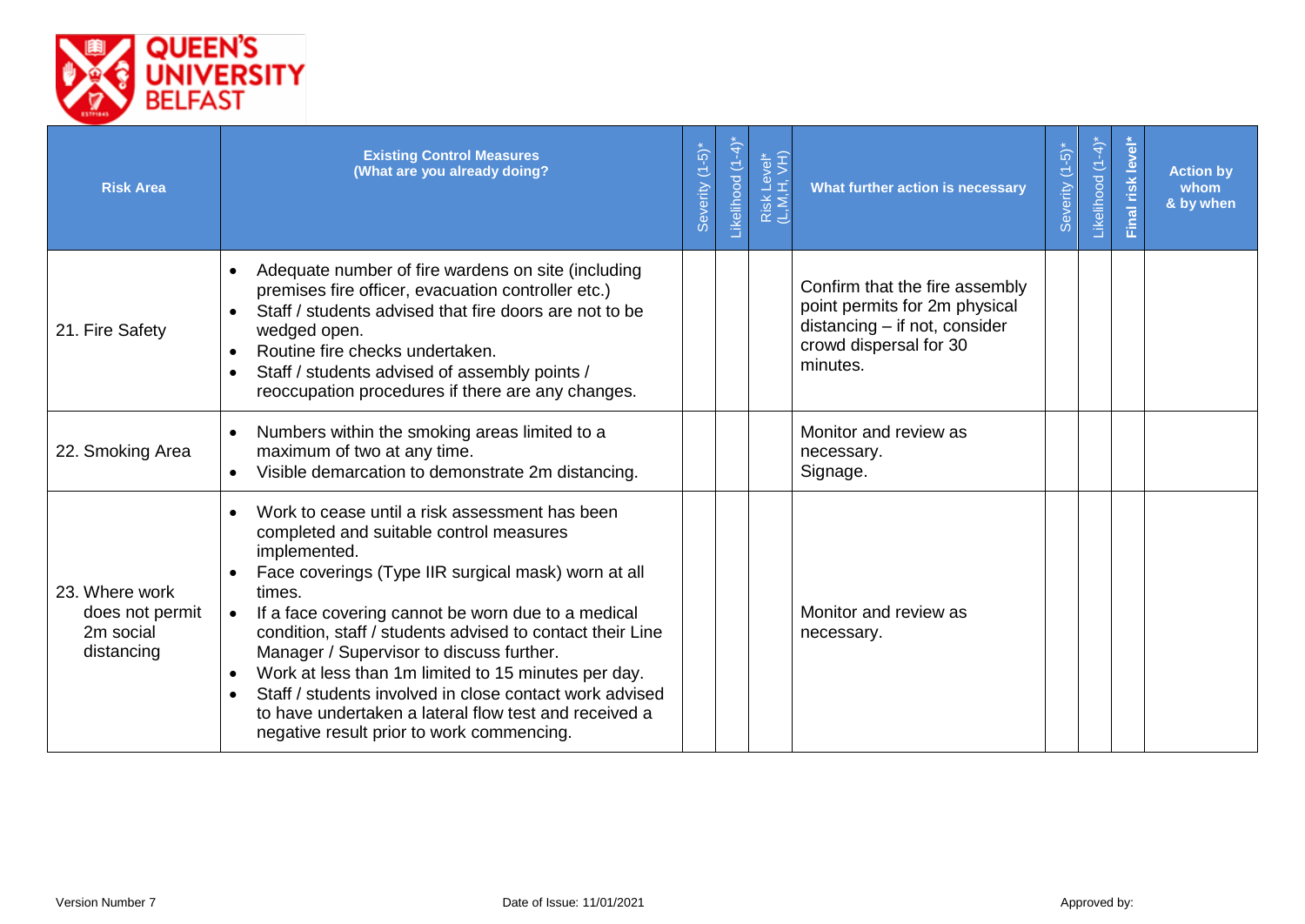

| <b>Risk Area</b>     | <b>Existing Control Measures</b><br>(What are you already doing?                                                                                                                                                                                                                                                                                                                                                          | Severity (1-5)* | -ikelihood (1-4) | Risk Level*<br>(L,M,H, VH) | What further action is necessary    | $\overline{5}$<br>三<br>everity<br>Ō | $-4$<br>$\overline{C}$<br>Likelihood | Final risk level | <b>Action by</b><br>whom<br>& by when |
|----------------------|---------------------------------------------------------------------------------------------------------------------------------------------------------------------------------------------------------------------------------------------------------------------------------------------------------------------------------------------------------------------------------------------------------------------------|-----------------|------------------|----------------------------|-------------------------------------|-------------------------------------|--------------------------------------|------------------|---------------------------------------|
| 24. Site Visits      | Where site visits are required, authorisation obtained<br>$\bullet$<br>from line manager and site guidance on social<br>distancing and hygiene explained on or before arrival.<br>Limited number of visitors on site at any one time.<br>$\bullet$<br>Visitors / contractors working on site advised to<br>$\bullet$<br>undertake a lateral flow test and to have received a<br>negative result prior to work commencing. |                 |                  |                            | Monitor and review as<br>necessary. |                                     |                                      |                  |                                       |
| 25. Lone Working     | High-risk lone working is not permitted.<br>$\bullet$<br>Follow normal lone procedures as stated in the<br>University / School Lone Working Policies.                                                                                                                                                                                                                                                                     |                 |                  |                            | Monitor and review as<br>necessary. |                                     |                                      |                  |                                       |
| 26. Delivery Drivers | Delivery drivers and University staff to maintain 2m<br>$\bullet$<br>social distance at all times.<br>Contactless delivery documents considered.<br>Staff receiving goods and packages advised to wear<br>gloves and ensure good hand hygiene afterwards.<br>Non-business deliveries restricted.<br>$\bullet$                                                                                                             |                 |                  |                            | Monitor and review as<br>necessary. |                                     |                                      |                  |                                       |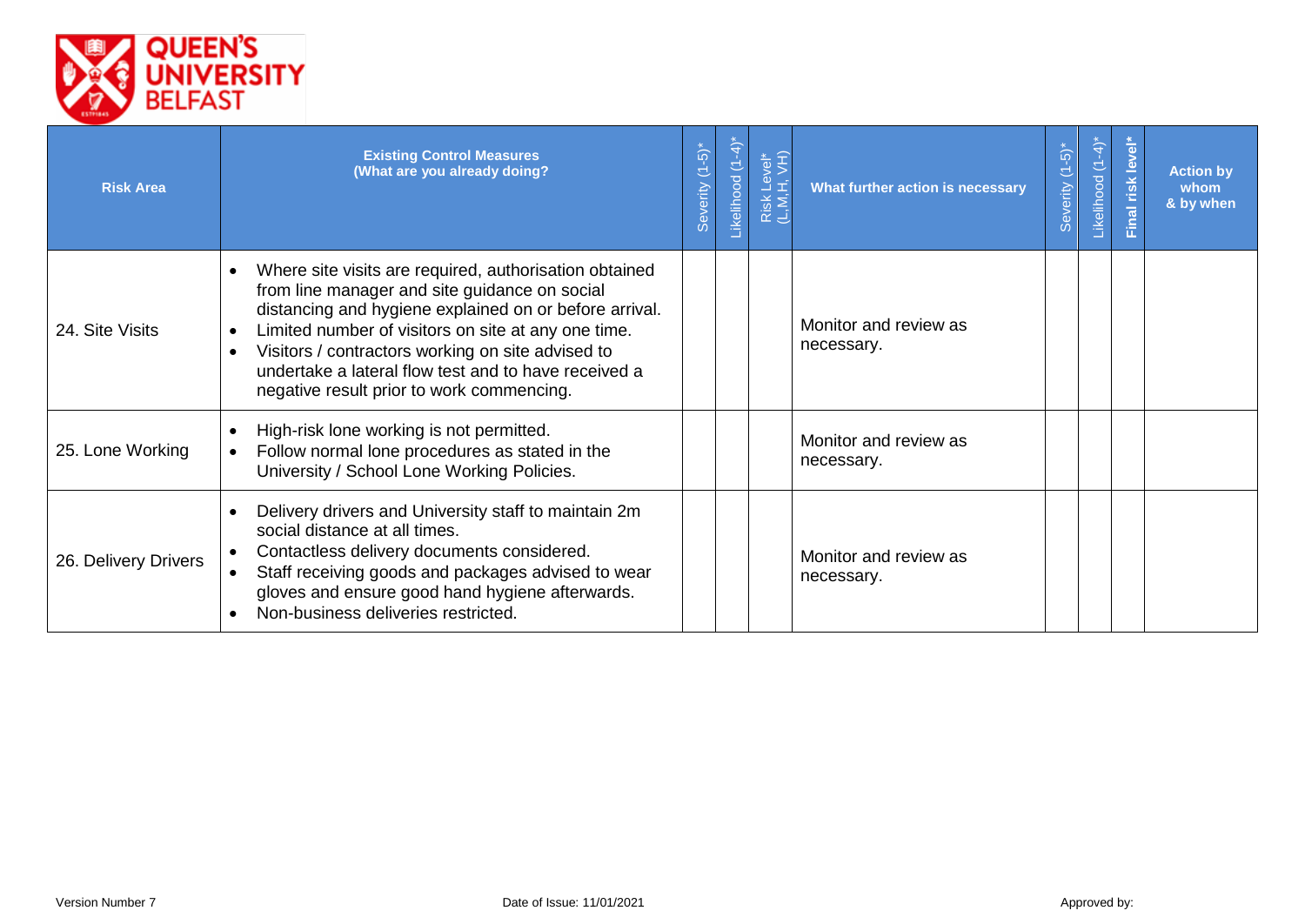

| <b>Risk Area</b>          | <b>Existing Control Measures</b><br>(What are you already doing?                                                                                                                                                                                                                                                                                                                                                                                                                                                                                                                                                                                                                                                                                                                                                                                                                                                                                                                                                                                                                                                                                                                                                                                                                                                                                   | Severity (1-5)* | Likelihood (1-4) | Risk Level*<br>(L,M,H, VH) | What further action is necessary                                                                                                                                                                                                                                                                                                                                                                                                                              | Severity (1-5)* | Likelihood (1-4) | Final risk level | <b>Action by</b><br>whom<br>& by when |
|---------------------------|----------------------------------------------------------------------------------------------------------------------------------------------------------------------------------------------------------------------------------------------------------------------------------------------------------------------------------------------------------------------------------------------------------------------------------------------------------------------------------------------------------------------------------------------------------------------------------------------------------------------------------------------------------------------------------------------------------------------------------------------------------------------------------------------------------------------------------------------------------------------------------------------------------------------------------------------------------------------------------------------------------------------------------------------------------------------------------------------------------------------------------------------------------------------------------------------------------------------------------------------------------------------------------------------------------------------------------------------------|-----------------|------------------|----------------------------|---------------------------------------------------------------------------------------------------------------------------------------------------------------------------------------------------------------------------------------------------------------------------------------------------------------------------------------------------------------------------------------------------------------------------------------------------------------|-----------------|------------------|------------------|---------------------------------------|
| 27. Spread of<br>COVID-19 | Staff / students made aware that they must self-assess<br>their symptoms daily and should not come into work if<br>they or anyone in their household have any COVID-19<br>symptoms.<br>All staff / students encouraged to download the HSC NI<br>$\bullet$<br>StopCOVID NI Proximity app.<br>All staff / students advised to undertake a lateral flow<br>$\bullet$<br>test and to have received a negative result prior to<br>coming on campus.<br>Staff / students required to work continuously on<br>campus advised to undertake lateral flow tests twice<br>per week (every $3 - 7$ days).<br>Visitors to the workplace asked to complete a health<br>self-declaration.<br>If anyone in the workplace becomes unwell with a new<br>$\bullet$<br>continuous cough, high temperature or other COVID-<br>19 symptoms, they will be sent home and advised to<br>follow the stay at home guidance.<br>If necessary, the individual will be isolated in a<br>separate room until they can be collected /<br>arrangements made to transport them home.<br>Line Managers will maintain regular contact with staff<br>members during this time.<br>If advised that a member of staff or public that were<br>recently on site has developed COVID-19, staff with<br>whom they have interacted advised to self-isolate as<br>per the Government guidance. |                 |                  |                            | Internal communication<br>channels and cascading of<br>messages through line<br>managers will be carried out<br>regularly to reassure and<br>support staff in a fast changing<br>situation.<br>Line managers will offer<br>support to staff who are<br>affected by Coronavirus or has<br>a family member affected.<br>Designate an isolation room.<br><b>Communicate Standard</b><br>Operating Procedure for a<br>suspected case of COVID-19<br>to all staff. |                 |                  |                  |                                       |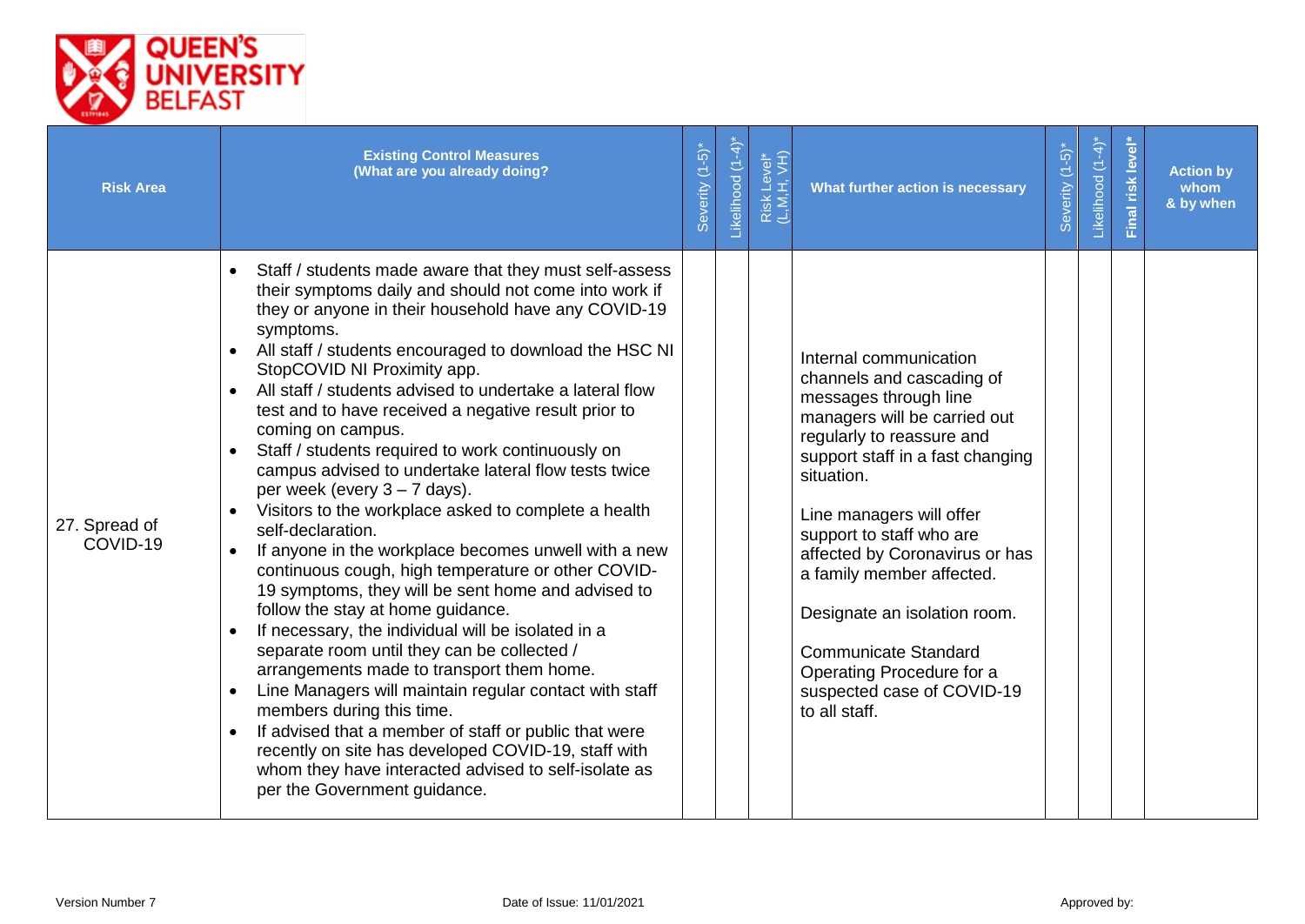

| <b>Risk Area</b>                             | <b>Existing Control Measures</b><br>(What are you already doing?                                                                                                                                                                                                                                                                                                                                                                                                                                                                                                                                                                                                                                                                                                                                                                                                                                                                                                                                                                                                                                                                                                                                                                                                                                                                                                                                                                                                                                                                                                                 | Severity (1-5)* | -ikelihood (1-4)* | Risk Level*<br>(L,M,H, VH) | What further action is necessary    | Severity (1-5)* | Likelihood (1-4) | Final risk level | <b>Action by</b><br>whom<br>& by when |
|----------------------------------------------|----------------------------------------------------------------------------------------------------------------------------------------------------------------------------------------------------------------------------------------------------------------------------------------------------------------------------------------------------------------------------------------------------------------------------------------------------------------------------------------------------------------------------------------------------------------------------------------------------------------------------------------------------------------------------------------------------------------------------------------------------------------------------------------------------------------------------------------------------------------------------------------------------------------------------------------------------------------------------------------------------------------------------------------------------------------------------------------------------------------------------------------------------------------------------------------------------------------------------------------------------------------------------------------------------------------------------------------------------------------------------------------------------------------------------------------------------------------------------------------------------------------------------------------------------------------------------------|-----------------|-------------------|----------------------------|-------------------------------------|-----------------|------------------|------------------|---------------------------------------|
| 28. Working in a<br>Laboratory /<br>Workshop | Laboratory risk assessments updated to take COVID-<br>$\bullet$<br>19 risks into account e.g. blood samples may now<br>possibly contain the virus.<br>Staff / students positioned at laboratory / workshop<br>benches 2m / 1m+ apart and not face to face across a<br>bench.<br>Movement through laboratories / workshops one way<br>$\bullet$<br>with a separate entrance and exit door if possible. The<br>exit door should be next to a hand washing sink.<br>Shift work implemented where possible with teams of<br>$\bullet$<br>staff kept constant and separate from other teams.<br>Air flow increased on air handling systems to a higher<br>number of air changes per hour.<br>If shift work is taking place, ensure (in consultation with<br>$\bullet$<br>Estates) that air handling systems are working at<br>optimum conditions for the duration of shift work.<br>Commonly used equipment to be used one person at a<br>$\bullet$<br>time and the key touch points disinfected after every<br>use.<br>Staff / students advised to wash hands before and<br>$\bullet$<br>after using any shared equipment.<br>Work benches disinfected at the end of each shift.<br>$\bullet$<br>Appropriate PPE as stated in the activity risk<br>$\bullet$<br>assessment worn where necessary. Face coverings<br>are not necessary if social distancing can be adhered<br>to.<br>Disposable PPE safely and hygienically disposed of<br>after use in the general waste stream.<br>High risk lone working is not permitted e.g. entering<br>$\bullet$<br>liquid nitrogen storerooms. |                 |                   |                            | Monitor and review as<br>necessary. |                 |                  |                  |                                       |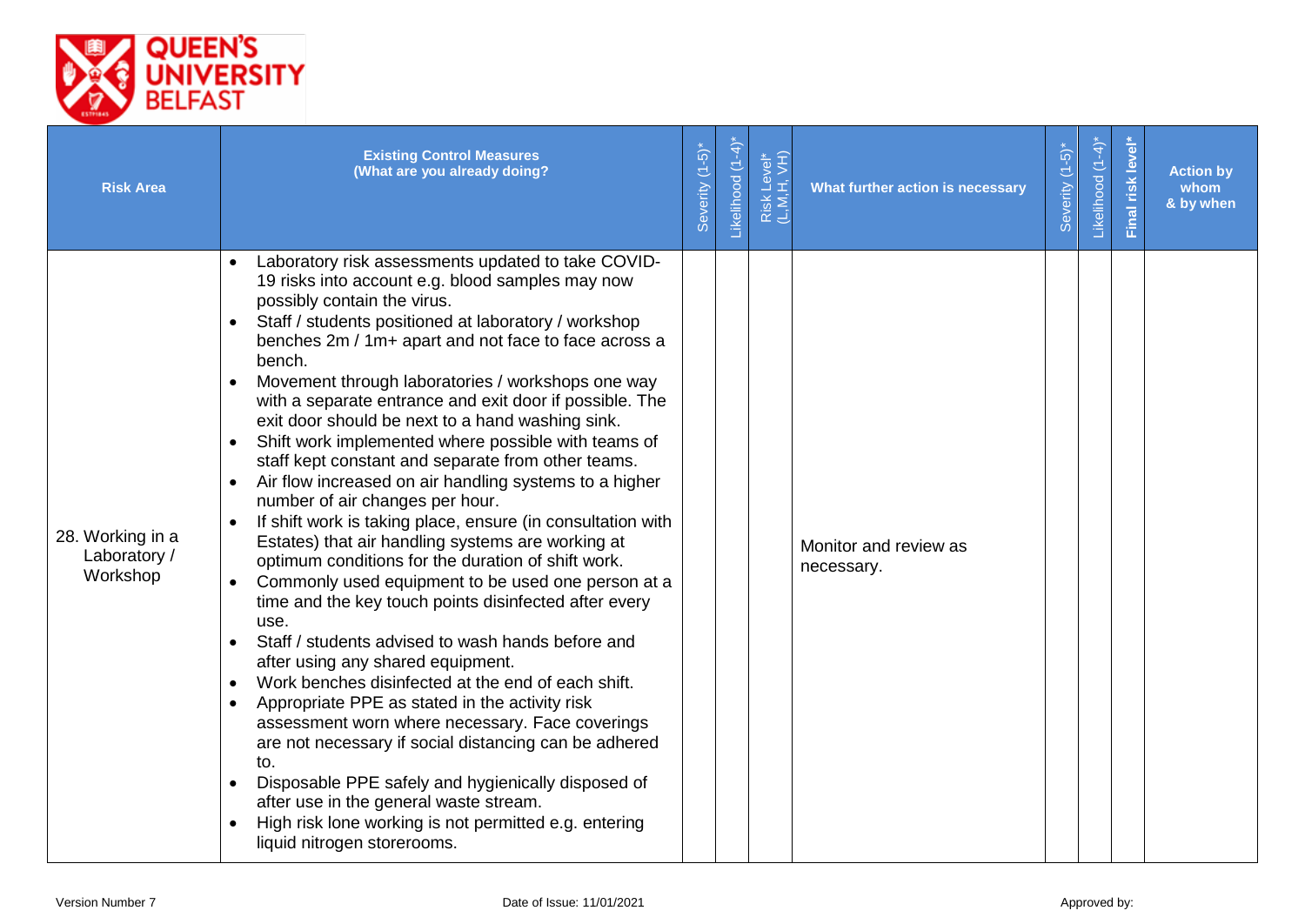

| <b>Risk Area</b>                                | <b>Existing Control Measures</b><br>(What are you already doing?                                                                                                                                                                                                                                                                                                                                                                                                                                                                                                                                                                                                                                                                                                                                                                                                                                                                                                                                                                                                                                                                                                                                                                                                                                                    | Severity (1-5)* | Likelihood (1-4)* | Risk Level*<br>(L,M,H, VH) | What further action is necessary                                                                                                                        | Severity (1-5)* | Likelihood (1-4) | Final risk level | <b>Action by</b><br>whom<br>& by when |
|-------------------------------------------------|---------------------------------------------------------------------------------------------------------------------------------------------------------------------------------------------------------------------------------------------------------------------------------------------------------------------------------------------------------------------------------------------------------------------------------------------------------------------------------------------------------------------------------------------------------------------------------------------------------------------------------------------------------------------------------------------------------------------------------------------------------------------------------------------------------------------------------------------------------------------------------------------------------------------------------------------------------------------------------------------------------------------------------------------------------------------------------------------------------------------------------------------------------------------------------------------------------------------------------------------------------------------------------------------------------------------|-----------------|-------------------|----------------------------|---------------------------------------------------------------------------------------------------------------------------------------------------------|-----------------|------------------|------------------|---------------------------------------|
| 29. Research<br>involving human<br>participants | Where possible, engagement with research<br>participants moved to on-line / telephone calls.<br>Where contact with participant cannot be carried out<br>remotely then:<br>A health analysis must be completed by the<br>research participant and the researcher as close to<br>the research meeting as possible.<br>Researchers should consider meeting participants<br>outdoors / in well ventilated areas.<br>Researchers should also consider those who<br>require assistance from another member of their<br>family – has a safe waiting area been arranged for<br>them?<br>Focus groups must be held with seating and tables<br>configured to prevent face-to-face interactions and<br>maintain social distancing.<br>Hand sanitisers to be provided.<br>Seating and tables to be cleaned between groups<br>of participants.<br>Record meeting times and participants to enable<br>Tracking and Tracing after the event, if necessary.<br>Where it has not been possible to move research to a<br>remote way of working (e.g. in a clinical setting) the<br>use of face coverings needs to be assessed:<br>Face coverings worn by both participant and staff<br>while operating at 2 metre social distance;<br>If unable to social distance by 2 metre then a<br>suitable face covering and visor is required. |                 |                   |                            | Read the Document on<br>Principles of Human<br>Participant Research during<br>COVID-19 Pandemic and<br>complete using the prompt<br>questions provided. |                 |                  |                  |                                       |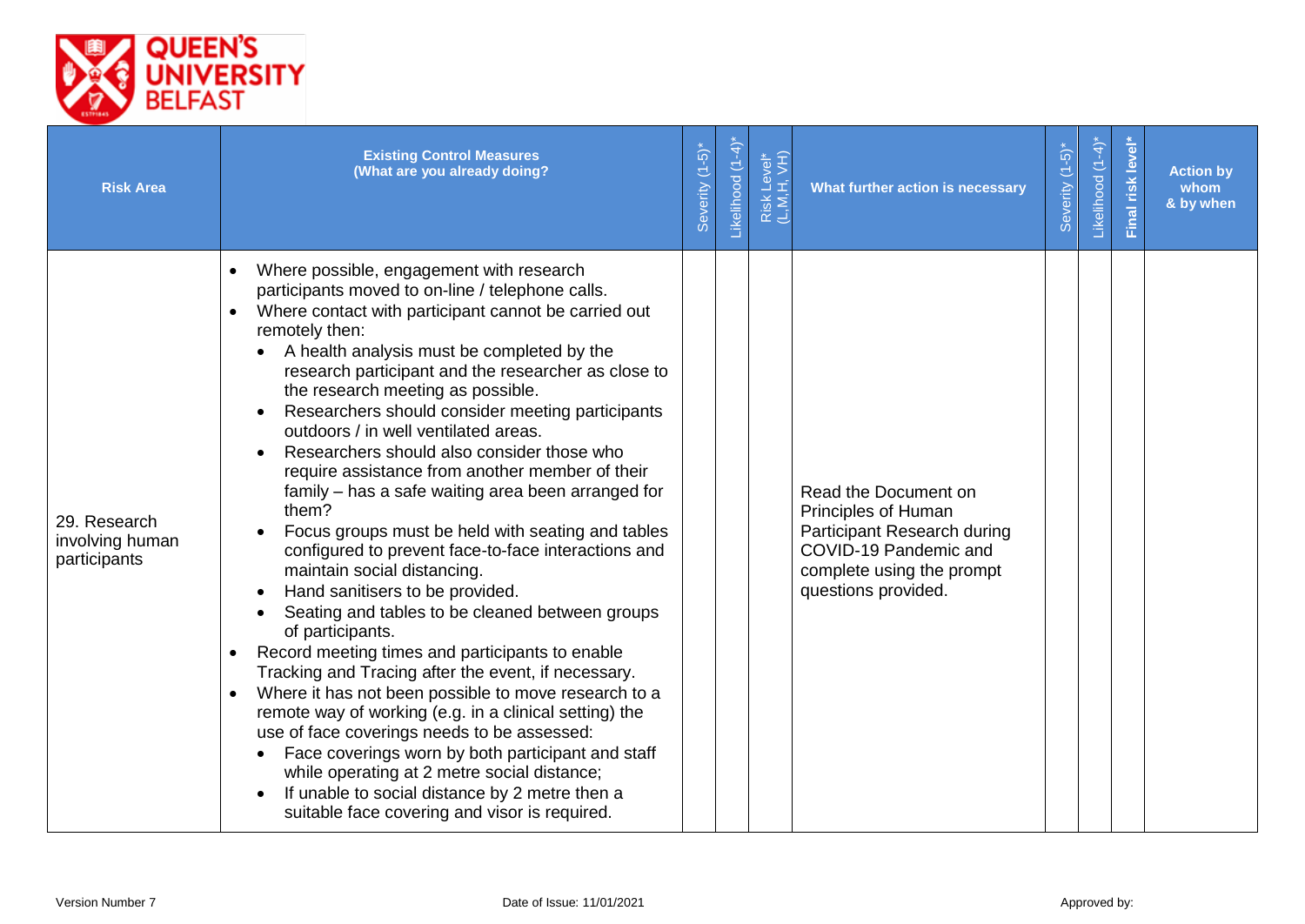

**This assessment should be reviewed at regular intervals and immediately if there is reason to suspect that it is no longer valid (for example after any accidents or incidents) or if there is a significant change in the work to which it relates.**

\*Please use the risk matrix below for completing the assessment:

| <b>Severity</b> |          |          | <b>Probability</b> |             |           | <b>Risk Rating</b> | <b>Action</b>            |
|-----------------|----------|----------|--------------------|-------------|-----------|--------------------|--------------------------|
|                 | Unlikely | Possible | Likely             | Very Likely | Score     | <b>Risk Level</b>  |                          |
| Minor           |          |          |                    |             | $1 - 5$   | Low                | No further action        |
| Moderate        |          |          |                    |             |           | <b>Medium</b>      | Although tolerable - r   |
| Serious         |          | б        |                    | 12          | $8 - 10$  | <b>High</b>        | <b>Further measure</b>   |
| Very Serious    |          |          | 12                 | 16          | $12 - 20$ | <b>Very High</b>   | Immediate action require |
| Extreme         |          | 10       | 15                 | 20          |           |                    |                          |

|          |          |        |             |           |                   | <b>Action</b>                              |
|----------|----------|--------|-------------|-----------|-------------------|--------------------------------------------|
| Unlikely | Possible | Likely | Very Likely | Score     | <b>Risk Level</b> |                                            |
|          |          |        |             | $1-5$     | Low               | No further action necessary                |
|          |          | 6      |             | 6         | <b>Medium</b>     | Although tolerable – monitor activity      |
|          |          |        | 12          | $8 - 10$  | <b>High</b>       | Further measures required                  |
|          |          | 12     | 16'         | $12 - 20$ | Verv High         | Immediate action required – cease activity |
|          |          |        | Probability |           |                   | <b>Risk Rating</b>                         |

Risk is comprised of two elements, the likelihood of harm occurring and the severity of that harm. In risk assessment, the likelihood of harm is the estimated frequency of the harm occurring and severity is the estimated seriousness of the potential to cause harm. A subjective estimate of both must be made.

Hazard severity should be rated on a scale of 1 to 5.

- 1 Minor (Trivial effect or very minor first aid attention required)
- 2 Moderate (Likely to require first aid or minor medical attention, short term effect)
- 3 Serious (Significant injury or condition, may result in lost time)
- 4 Very Serious (Very Serious injury or condition, may have long term effects)
- 5 Extreme (Very Serious injury or condition or a fatality, may affect multiple persons)

Likelihood of harm occurring should be rated on a scale of 1 to 4

- 1 Unlikely (Unlikely to occur but not impossible)
- 2 Possible (Less likely to occur than not to occur)
- 3 Likely (More likely to occur than not to occur)
- 4 Very Likely (Very likely though not necessarily certain to occur)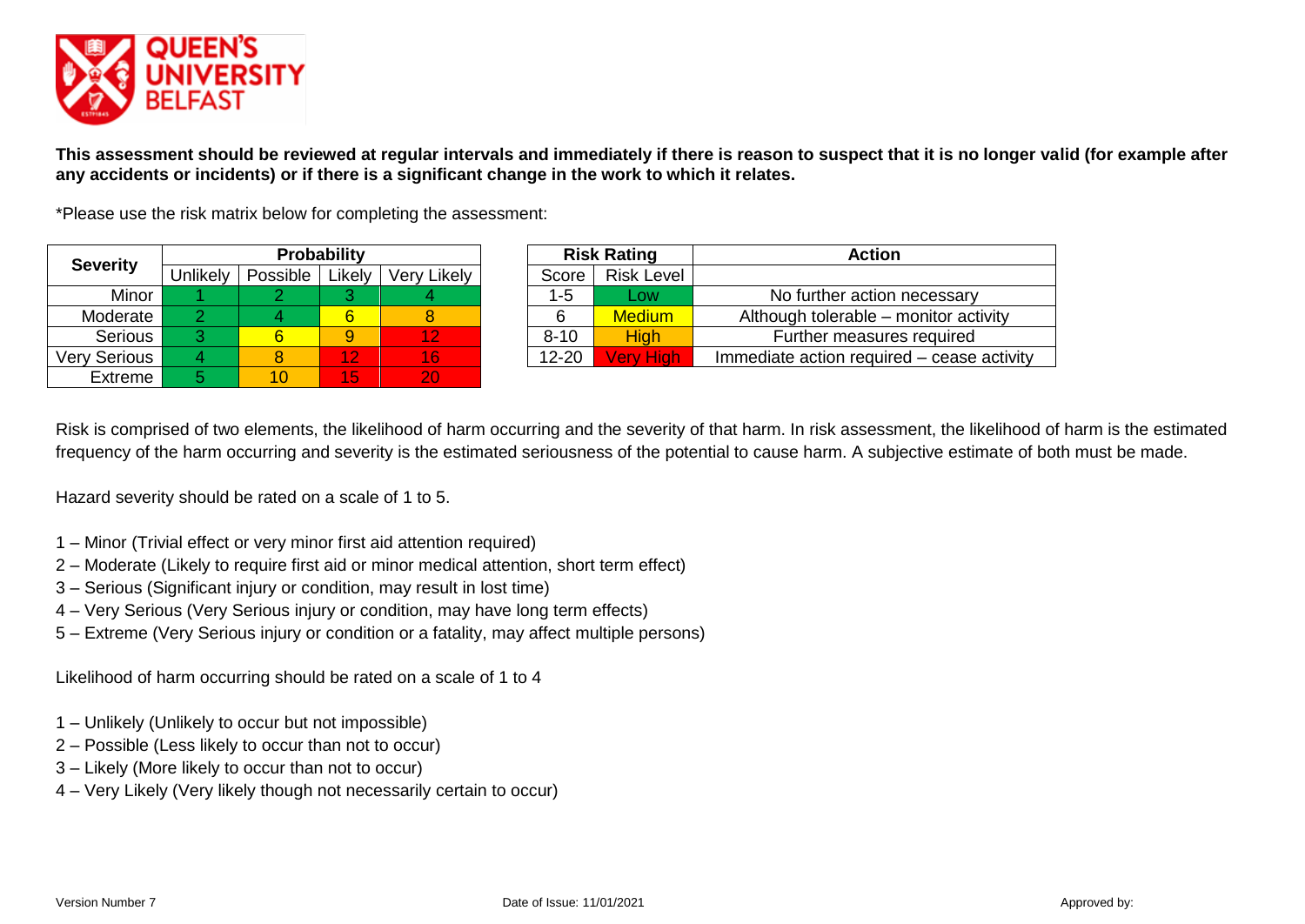

The factors for severity and likelihood are multiplied together to give the risk rating. This value will help evaluate the risk as to whether the risk is controlled to the required level.

The risk rating enables decisions to be taken on the amount of effort to be expended on the control of a risk, but any hazard that is certain or very likely to cause injury must be attended to and the risk reduced even if the severity is low. All risks must be controlled so far as is reasonably practicable.

#### **Notes:**

- 1. See COVID-19 Staff Health and Wellbeing Guidance on working from home, discuss any issues with your DSE assessor or Line Manager.
- 2. Mental Health, additional guidance has been provided by People and Culture.
- 3. A mandatory Return to Campus training module is available on Queen's Online, covering behaviours and preparations in place for staff returning to the campus.
- 4. Further information will be provided via the University Safety Service Web Site from time-to-time as Public Health Guidance changes.
- 5. Stocks of approved sanitising products and emollient creams will be ordered locally through use of a centrally identified contract arrangement.
- 6. Additional disinfection will be provided via Estates Cleaning team for common touch points (subject to the level of activity and adjusted to suit work patterns). Local kitchen areas will be disinfected at the same frequency, however local areas should obtain products to enhance this if required. Materials to be ordered through a centrally identified supplier.
- 7. Where indicated by risk assessment, additional PPE may be obtained following advice by the University Safety Service, supplies should be obtained by Schools / Directorates using a centrally identified contract arrangement.
- 8. Where gloves had been provided previously these should continue to be used. Any additional requirement from this risk assessment to be discussed with the University Safety Service and agreed as necessary. Supplies should be obtained by Schools / Directorates using their normal supplier or through a centrally identified contract arrangement.
- 9. Waste PPE should be placed in the bins provided and will be disposed of by Estates.
- 10. Estates will co-ordinate the installation and supply of directional signage as indicated by the risk assessment. Keypads can only be Swipe / Pin or Swipe & Pin; the Keypad cannot be disabled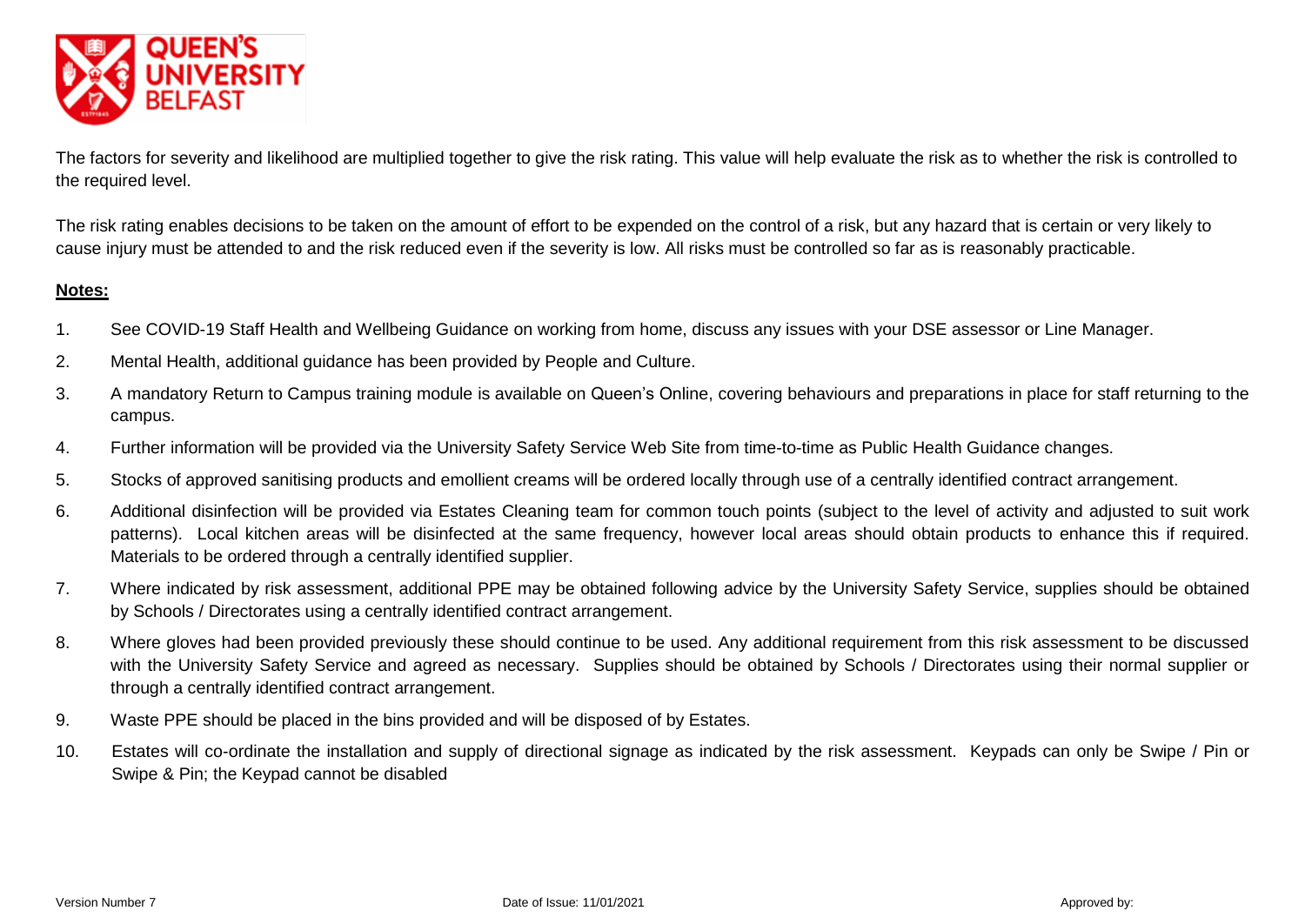

- 11. Estates will co-ordinate the installation and supply of directional signage for staircases / lifts as indicated by the risk assessment.
- 12. Hygiene will be maintained by Estates at an increased frequency as determined by local risk assessment.
- 13. As above.
- 14. As above plus local supplies of cleaning materials should be obtained by Schools / Directorates using their normal supplier or through a centrally identified contract arrangement to facilitate enhanced regimens.
- 15. Planning, delivery and installation of screens, signs and directional signs will be facilitated by Estates.
- 16. Estates / University Safety Service will provide guidance in regards to maximum numbers that can be accommodated in each room. Additional wipes and gel sanitiser will be provided in centrally booked rooms. For local meeting rooms, cleaning materials should be obtained by Schools / Directorates using their normal supplier, or through a centrally identified contract arrangement to facilitate enhanced regimens. Estates will clean meeting rooms once per day.
- 17. Local supplies of cleaning materials should be obtained by Schools / Directorates using their normal supplier or through a centrally identified contract arrangement to facilitate enhanced regimens.
- 18. Advice for bike to work, electric bikes and other forms of transport will be available on the Estates web-site.
- 19. Advice in connection with the use of University vehicles will be available from Estates web site.
- 20. Additional information will be provided to First Aiders generally to ensure they can provide these duties at minimum risk to themselves and to the person being treated. PPE for First Aiders will be supplied by the University Safety Service (masks, eye protection and disposable aprons).
- 21. Advice on Fire Safety will be available from Estates web site.
- 22. Signage will be managed and installed by Estates as noted in point 16 above.
- 23. Where additional PPE is required, University Safety will advise following receipt of the risk assessment.
- 24. Additional guidance can be obtained from Estates in respect to managing visitors to site.
- 25. University Lone Working Policy can be found here: <http://www.qub.ac.uk/directorates/EstatesDirectorate/UniversitySafetyService/HealthandSafetyPoliciesandGuidance/PoliciesandProceduresLibrary/>
- 26. Good inwards delivery stations will be marked and additional sanitising units provided by Estates at entrance/egress points as indicated by Risk **Assessment**